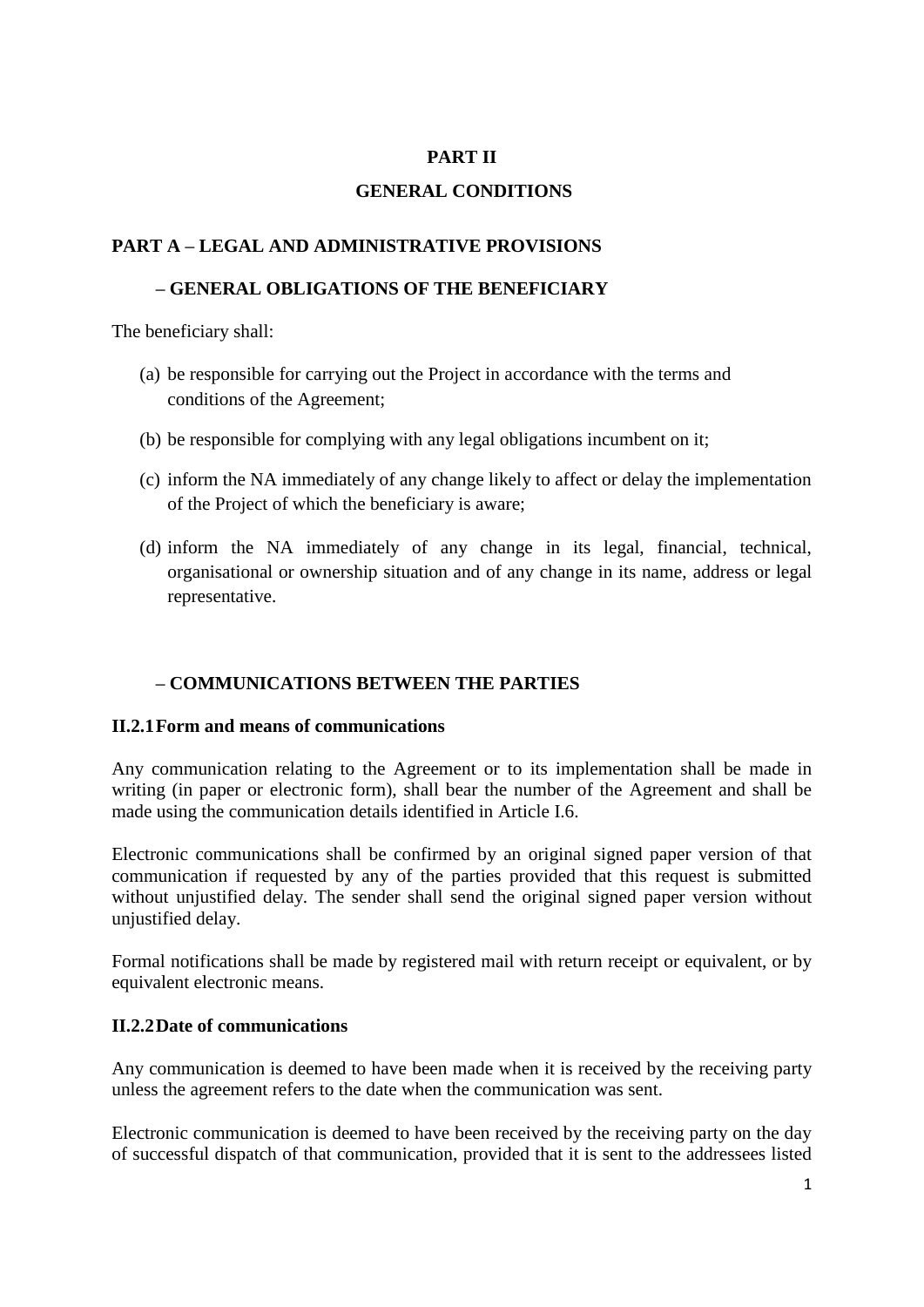in Article I.6. Dispatch shall be deemed unsuccessful if the sending party receives a message of non-delivery. In this case, the sending party shall immediately send again such communication to any of the other addresses listed in Article I.6. In case of unsuccessful dispatch, the sending party shall not be held in breach of its obligation to send such communication within a specified deadline.

Mail sent to the NA using the postal services is considered to have been received by the NA on the date on which it is registered by the department identified in Article I.6.2.

Formal notifications made by registered mail with return receipt or equivalent, or by equivalent electronic means, shall be considered to have been received by the receiving party on the date of receipt indicated on the return receipt or equivalent.

### **- LIABILITY FOR DAMAGES**

- **II.3.1**The NA and the Commission shall not be held liable for any damage caused or sustained by the beneficiary, including any damage caused to third parties as a consequence of or during the implementation of the Project.
- **II.3.2**Except in cases of force majeure, the beneficiary shall compensate the NA for any damage sustained by it as a result of the implementation of the Project or because the Project was not implemented or implemented poorly, partially or late.

### **- CONFLICT OF INTERESTS**

- **II.4.1**The beneficiary shall take all necessary measures to prevent any situation where the impartial and objective implementation of the Agreement is compromised for reasons involving economic interest, political or national affinity, family or emotional ties or any other shared interest ("conflict of interests").
- **II.4.2**Any situation constituting or likely to lead to a conflict of interests during the implementation of the Agreement shall be notified to the NA, in writing, without delay. The beneficiary shall immediately take all the necessary steps to rectify this situation. The NA reserves the right to verify that the measures taken are appropriate and may require additional measures to be taken within a specified deadline.

#### **- CONFIDENTIALITY**

- **II.5.1**The NA and the beneficiary shall preserve the confidentiality of any information and documents, in any form, which are disclosed in writing or orally in relation to the implementation of the Agreement and which are explicitly indicated in writing as confidential.
- **II.5.2**The beneficiary shall not use confidential information and documents for any reason other than fulfilling its obligations under the Agreement, unless otherwise agreed with the NA in writing.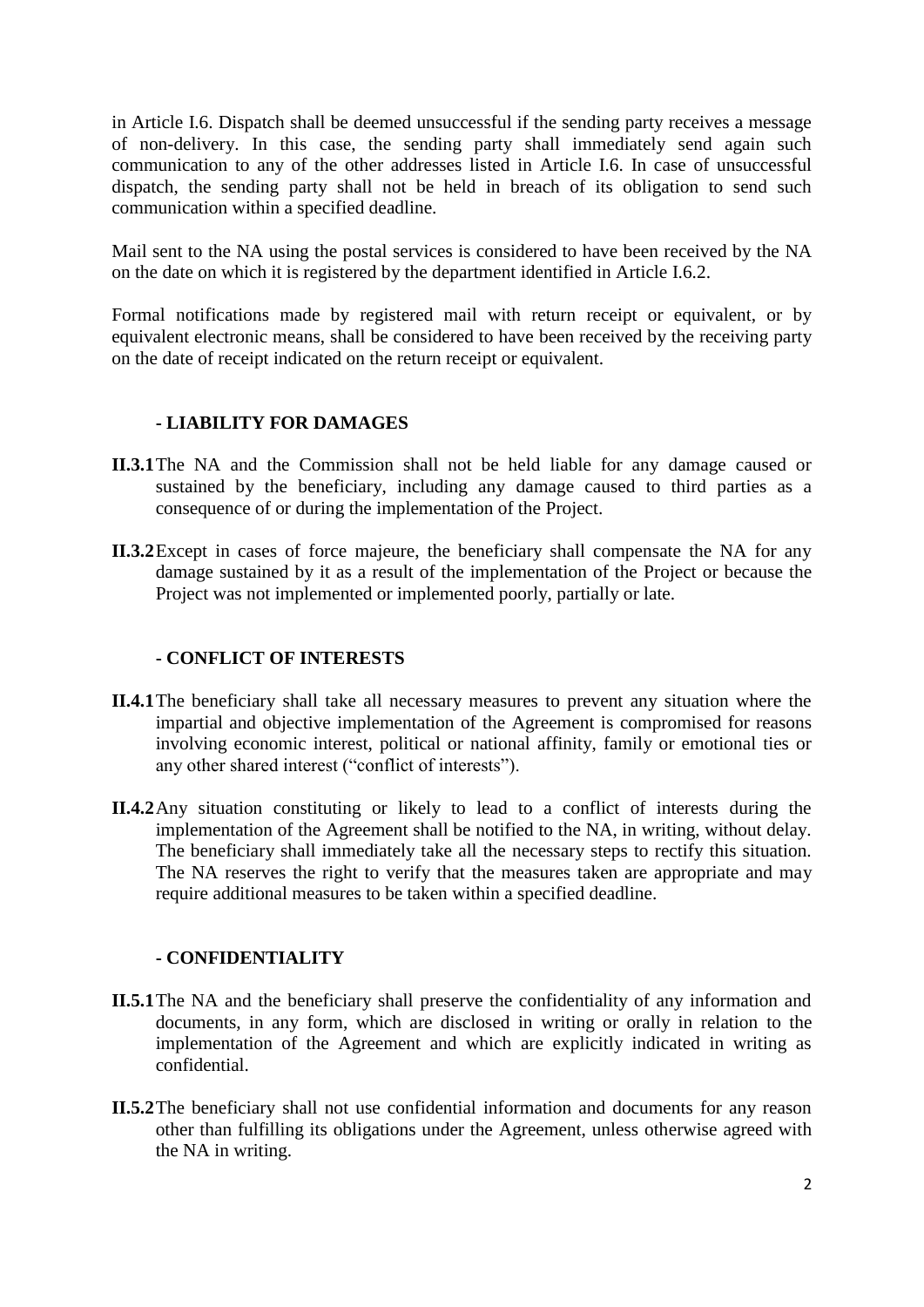- **II.5.3**The NA and the beneficiary shall be bound by the obligations referred to in Articles II.5.1 and II.5.2 during the implementation of the Agreement and for a period of five years starting from the payment of the balance, unless:
	- (a) the concerned party agrees to release the other party from the confidentiality obligations earlier;
	- (b) the confidential information becomes public through other means than in breach of the confidentiality obligation through disclosure by the party bound by that obligation;
	- (c) the disclosure of the confidential information is required by law.

# **- PROCESSING OF PERSONAL DATA**

### **II.6.1Processing of personal data by the NA and the Commission**

Any personal data included in the Agreement shall be processed by the NA according to the provisions laid down in national law.

Any personal data stored on the IT Tools provided by the European Commission shall be processed by the National Agencies pursuant to Regulation No [45/2001](http://eur-lex.europa.eu/LexUriServ/LexUriServ.do?uri=CELEX:32001R0045:EN:NOT) of the European Parliament and of the Council of 18 December 2000 on the protection of individuals with regard to the processing of personal data by the institutions and bodies of the Community and on the free movement of such data.

Such data shall be processed by the data controller identified in Article I.6.1 solely for the purposes of the implementation, management and monitoring of the Agreement, without prejudice to possible transmission to the bodies charged with the monitoring or inspection tasks in application of national law applicable to the Agreement.

The beneficiary shall have the right of access to his/her personal data and the right to rectify any such data. Should the beneficiary have any queries concerning the processing of his/her personal data, he/she shall address them to the data controller, identified in Article I.6.1.

Any personal data included in the Agreement shall be processed by the Commission pursuant to Regulation (EC) No 45/2001 of the European Parliament and of the Council of 18 December 2000 on the protection of individuals with regard to the processing of personal data by the Community institutions and bodies and on the free movement of such data.

The beneficiary shall have the right of recourse at any time to the European Data Protection Supervisor.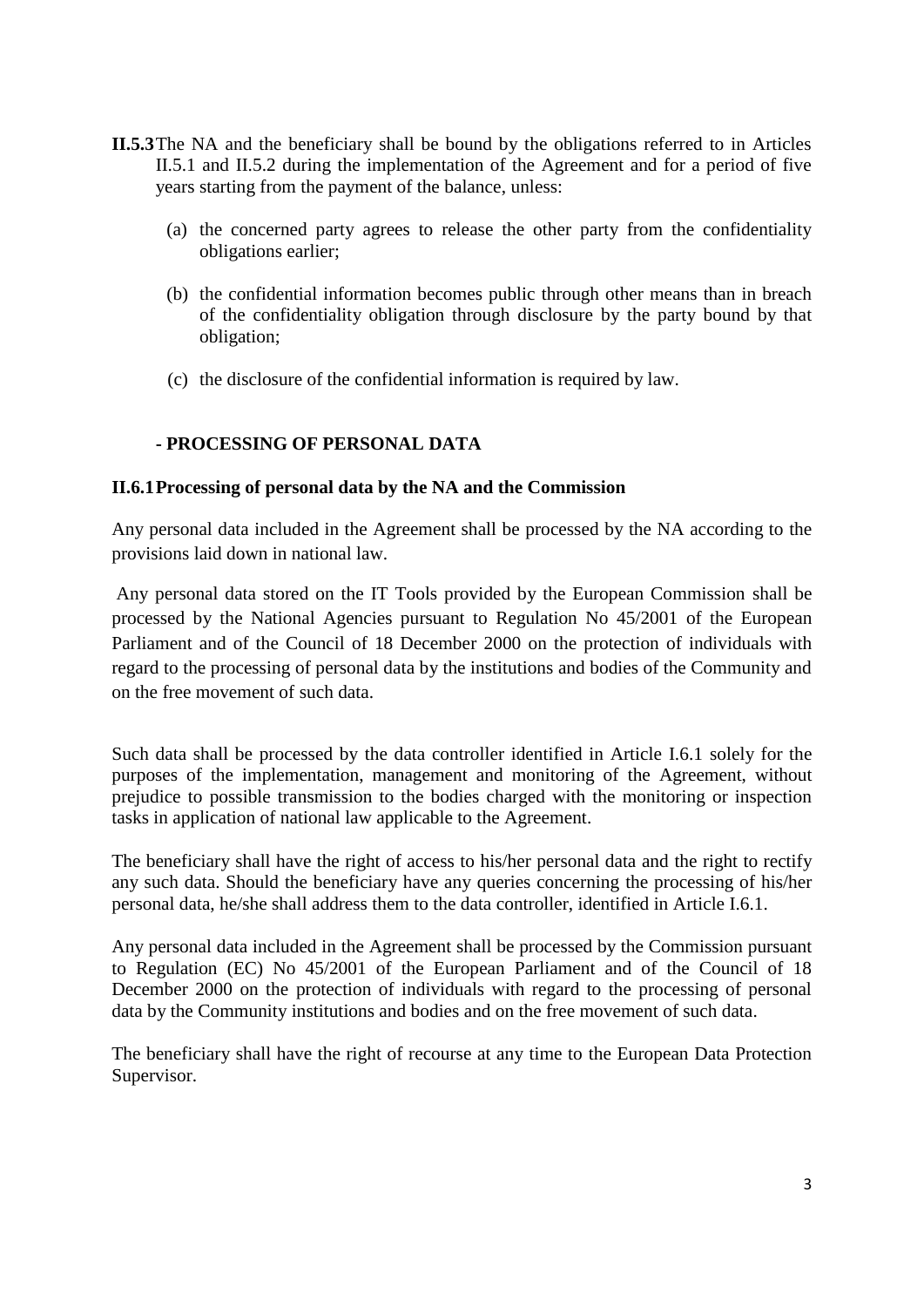### **II.6.2Processing of personal data by the beneficiary**

Where the Agreement requires the processing of personal data by the beneficiary, the beneficiary may act only under the supervision of the data controller identified in Article I.6.1, in particular with regard to the purpose of the processing, the categories of data which may be processed, the recipients of the data and the means by which the data subject may exercise his or her rights.

The access to data that the beneficiary grants to its personnel shall be limited to the extent strictly necessary for the implementation, management and monitoring of the Agreement.

The beneficiary undertakes to adopt appropriate technical and organisational security measures having regard to the risks inherent in the processing and to the nature of the personal data concerned, in order to:

- (a) prevent any unauthorised person from gaining access to computer systems processing personal data, and especially:
	- (i) unauthorised reading, copying, alteration or removal of storage media;
	- (ii) unauthorised data input as well as any unauthorised disclosure, alteration or erasure of stored personal data;
	- (iii)unauthorised persons from using data-processing systems by means of data transmission facilities;
- (b) ensure that authorised users of a data-processing system can access only the personal data to which their access right refers;
- (c) record which personal data have been communicated, when and to whom;
- (d) ensure that personal data being processed on behalf of third parties can be processed only in the manner prescribed by the NA;
- (e) ensure that, during communication of personal data and transport of storage media, the data cannot be read, copied or erased without authorisation;
- (f) design its organisational structure in such a way that it meets data protection requirements.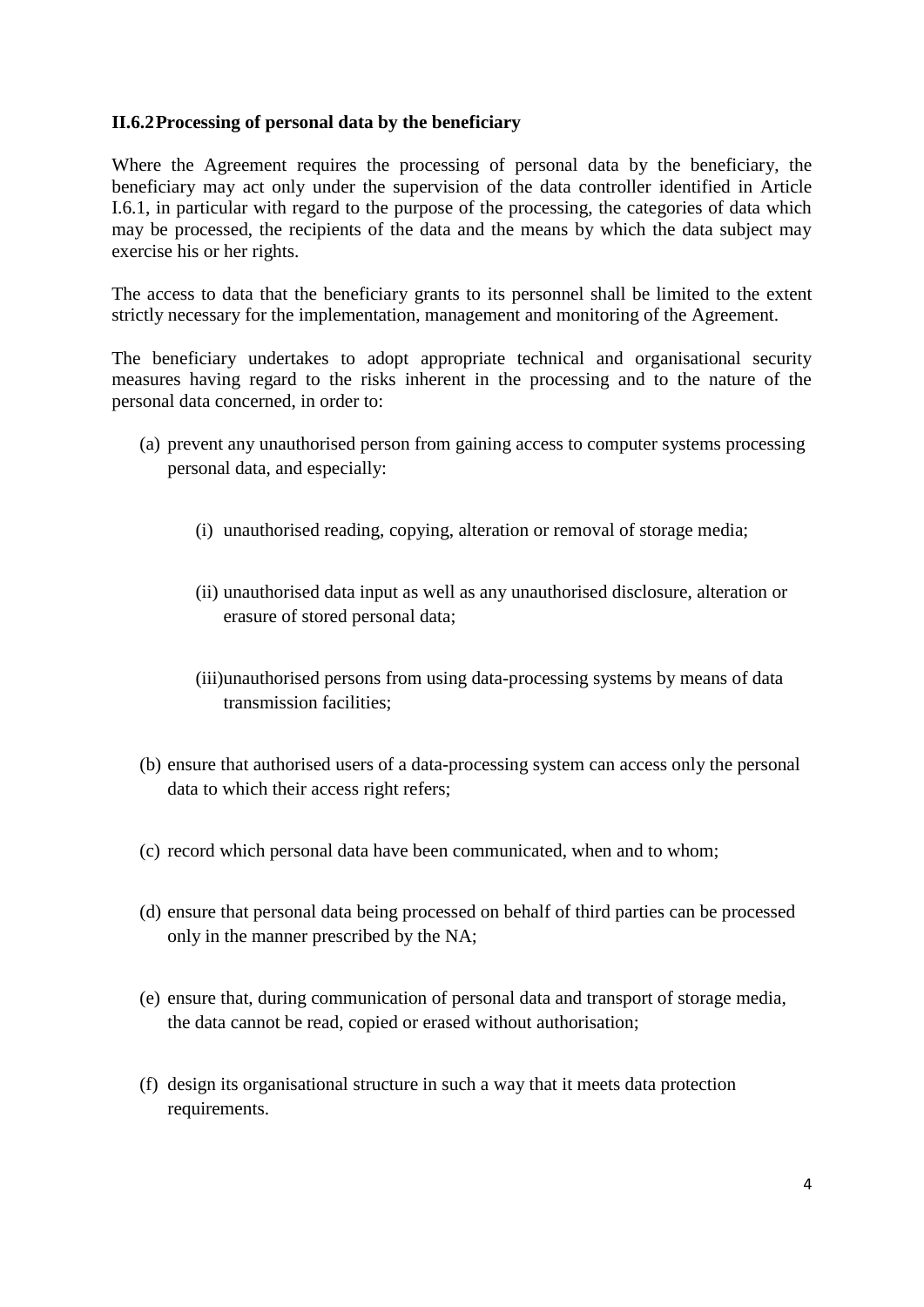# **- VISIBILITY OF UNION FUNDING**

### **II.7.1Information on Union funding and use of European Union emblem**

Any communication or publication related to the Project, made by the beneficiary, including at conferences, seminars or in any information or promotional materials (such as brochures, leaflets, posters, presentations, etc.), shall indicate that the Project has received funding from the Union and shall display the European Union emblem, the official logo and graphic identity related to the Erasmus+ Programme, in accordance with the guidelines regarding the visual identity available at a [http://ec.europa.eu/dgs/education\\_culture/publ/graphics/identity\\_en.htm](http://ec.europa.eu/dgs/education_culture/publ/graphics/identity_en.htm) and [http://ec.europa.eu/dgs/communication/services/visual\\_identity/pdf/use-emblem\\_en.pdf](http://ec.europa.eu/dgs/communication/services/visual_identity/pdf/use-emblem_en.pdf) .

When displayed in association with another logo, the European Union emblem must have appropriate prominence.

The obligation to display the European Union emblem does not confer to the beneficiary a right of exclusive use. The beneficiary shall not appropriate the European Union emblem or any similar trademark or logo, either by registration or by any other means.

### **II.7.2Disclaimers excluding the NA and the Commission responsibility**

Any communication or publication related to the Project, made by the beneficiary in any form and using any means, shall indicate that it reflects only the author's view and that the NA and the Commission are not responsible for any use that may be made of the information it contains.

### **- PRE-EXISTING RIGHTS AND OWNERSHIP AND USE OF THE RESULTS (INCLUDING INTELLECTUAL AND INDUSTRIAL PROPERTY RIGHTS)**

# **II.8.1Ownership of the results by the beneficiary**

Unless stipulated otherwise in the Agreement, ownership of the results of the Project, including industrial and intellectual property rights, and of the reports and other documents relating to it, shall be vested in the beneficiary.

#### **II.8.2Pre-existing industrial and intellectual property rights**

Where industrial and intellectual property rights, including rights of third parties, exist prior to the conclusion of the Agreement, the beneficiary shall establish a list which shall specify all rights of ownership and use of the pre-existing industrial and intellectual property rights and disclose it to the NA at the latest before the commencement of implementation.

The beneficiary shall ensure that it has all the rights to use any pre-existing industrial and intellectual property rights during the implementation of the Agreement.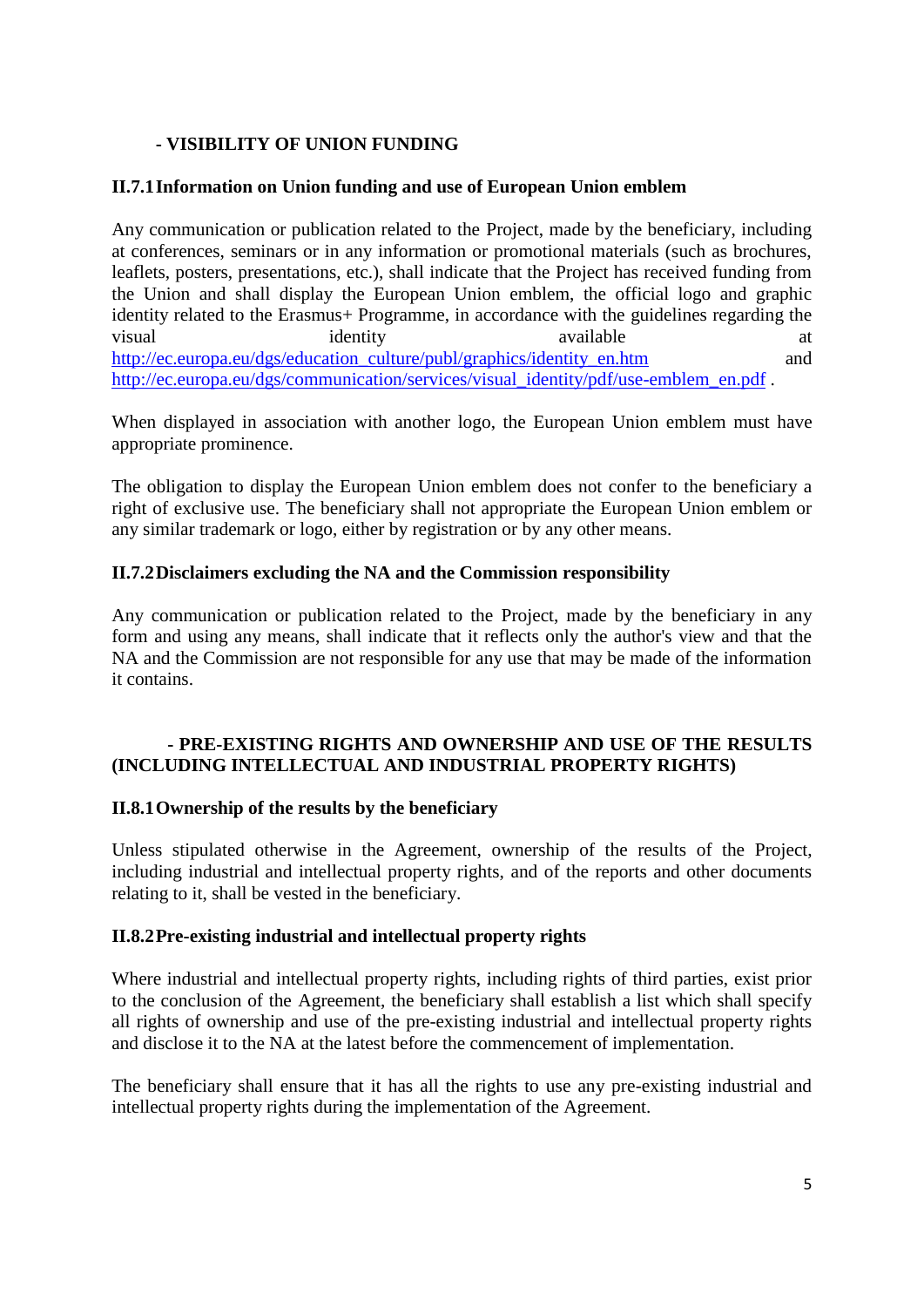### **II.8.3Rights of use of the results and of pre-existing rights by the NA and the Union**

Without prejudice to Articles II.1, II.3 and II.8.1, the beneficiary grants the NA and/or the Union the right to use the results of the Project for the following purposes:

- (a) use for its own purposes, and in particular, making available to persons working for the NA, Union institutions, agencies and bodies and to Member States' institutions, as well as, copying and reproducing in whole or in part and in unlimited number of copies;
- (b) distribution to the public, and in particular, publication in hard copies and in electronic or digital format, publication on the internet, including on the Europa website, as a downloadable or non-downloadable file, broadcasting by any kind of technique of transmission, public display or presentation, communication through press information services, inclusion in widely accessible databases or indexes;
- (c) translation;
- (d) giving access upon individual requests without the right to reproduce or exploit, as provided for by Regulation (EC) No 1049/2001 of the European Parliament and of the Council of 30 May 2001 regarding public access to European Parliament, Council and Commission documents;
- (e) storage in paper, electronic or other format;
- (f) archiving in line with the document management rules applicable to the NA and the Commission;
- (g) rights to authorise or sub-licence the modes of exploitation set out in points (b) and (c) to third parties.

Additional rights of use for the NA and/or the Union may be provided for in the Special Conditions.

The beneficiary shall warrant that the NA and/or the Union has the right to use any preexisting industrial and intellectual property rights, which have been included in the results of the Project. Unless specified otherwise in the Special Conditions, those pre-existing rights shall be used for the same purposes and under the same conditions applicable to the rights of use of the results of the Project.

Information about the copyright owner shall be inserted when the result is divulged by the NA and/or the Union. The copyright information shall read: " $\odot$  – year – name of the copyright owner. All rights reserved. Licenced to –name of the National Agency-under conditions" or "© – year – name of the copyright owner. All rights reserved. Licenced to the European Union under conditions.".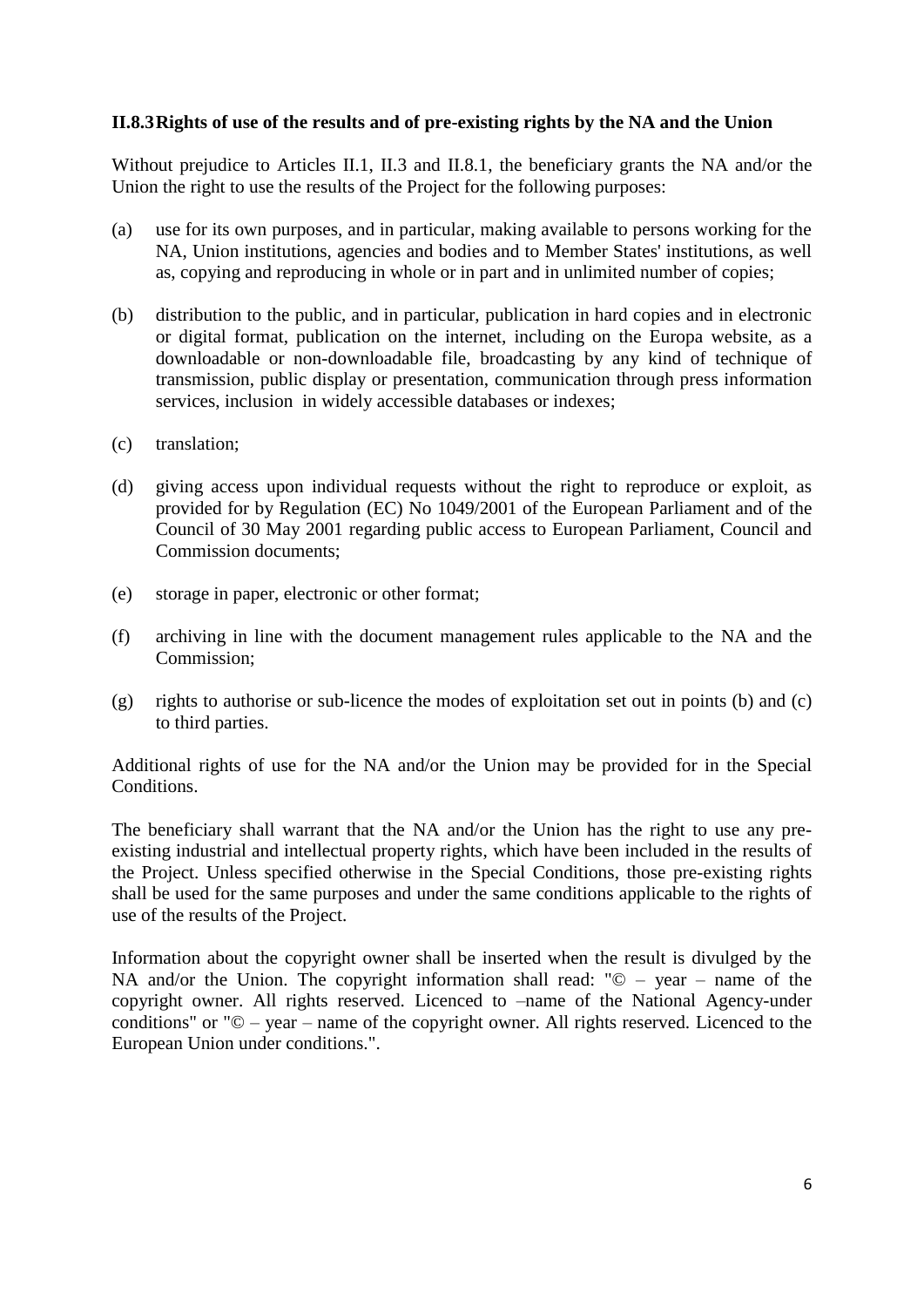#### **- AWARD OF CONTRACTS NECESSARY FOR THE IMPLEMENTATION OF THE PROJECT**

**II.9.1**Where the implementation of the Project requires the procurement of goods, works or services, the beneficiary shall award the contract to the tender offering best value for money or, as appropriate, to the tender offering the lowest price. In doing so, it shall avoid any conflict of interests.

A beneficiary acting in its capacity of a contracting authority within the meaning of Directive 2014/24/EU of the European Parliament and of the Council of 26 February 2014 on public procurement and repealing Directive 2004/18/EC or a contracting entity within the meaning of Directive [2014/25/EU](http://eur-lex.europa.eu/LexUriServ/LexUriServ.do?uri=CELEX:32004L0017:EN:NOT) of the European Parliament and of the Council of 26 February 2014 on procurement by entities operating in the water, energy, transport and postal services sectors and repealing Directive 2004/17/EC shall abide by the applicable national public procurement rules.

- **II.9.2**The beneficiary shall retain sole responsibility for carrying out the Project and for compliance with the provisions of the Agreement. The beneficiary shall ensure that any procurement contract contains provisions stipulating that the contractor has no rights vis-à-vis the NA under the Agreement.
- **II.9.3**The beneficiary shall ensure that the conditions applicable to it under Articles II.3, II.4, II.5, II.8 and II.20 are also applicable to the contractor**.**

#### **- SUBCONTRACTING OF TASKS FORMING PART OF THE PROJECT**

- **II.10.1** A "subcontract" is a procurement contract within the meaning of Article II.9, which covers the implementation by a third party of tasks forming part of the Project as described in Annex I.
- **II.10.2** The beneficiary may subcontract tasks forming part of the Project, provided that, in addition to the conditions specified in Article II.9 and the Special Conditions, the following conditions are complied with:
	- (a) subcontracting only covers the implementation of a limited part of the Project;
	- (b) recourse to subcontracting is justified having regard to the nature of the Project and what is necessary for its implementation;
	- (c) the estimated costs of the subcontracting are clearly identifiable in the estimated budget set out in Annex II;
	- (d) any recourse to subcontracting, if not provided for in Annex I, is communicated by the beneficiary and approved by the NA without prejudice to Article II.11.2;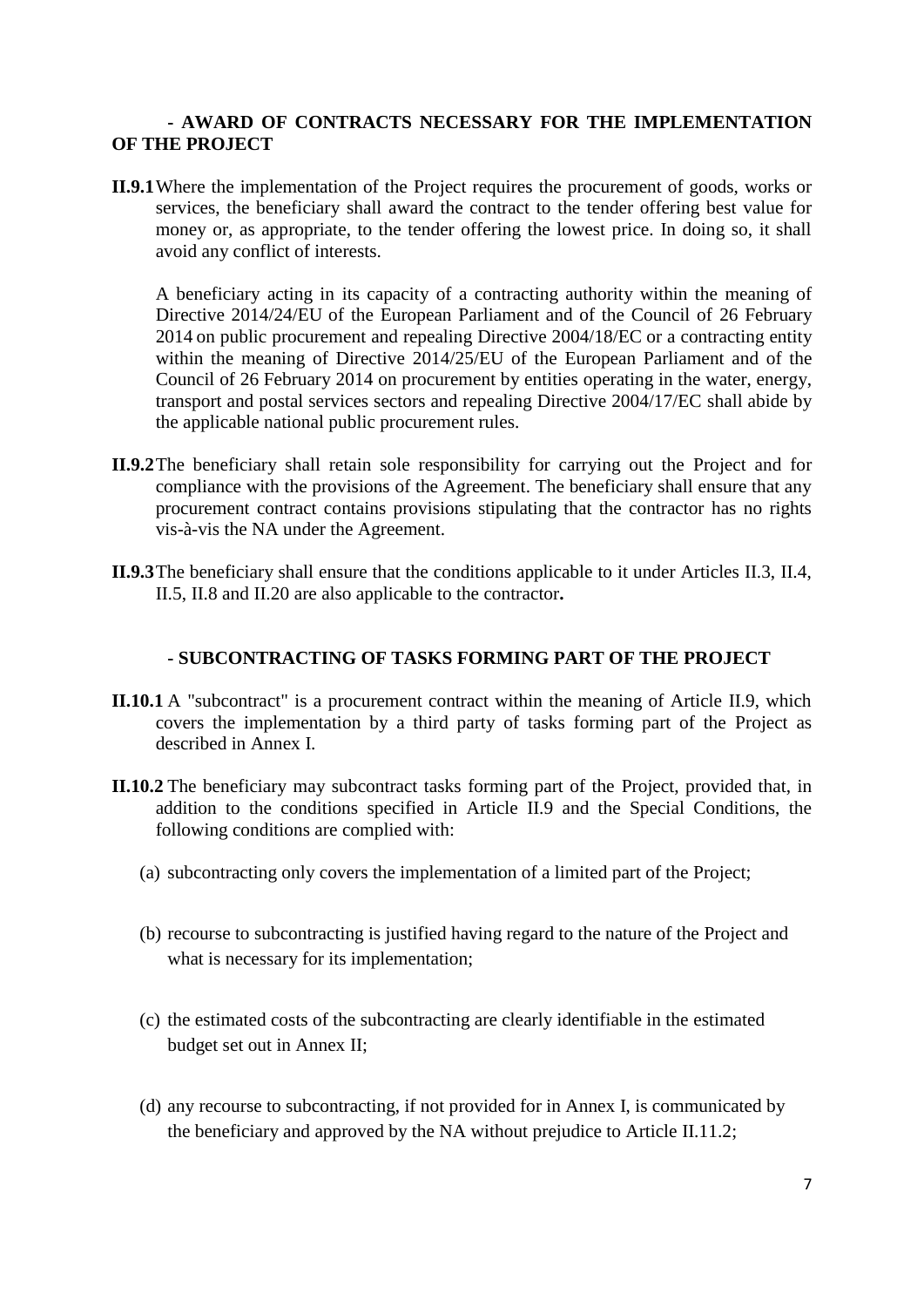(e) the beneficiary ensures that the conditions applicable to it under Article II.7 are also applicable to the subcontractor.

### **- AMENDMENTS TO THE AGREEMENT**

- **II.11.1** Any amendment to the Agreement shall be made in writing.
- **II.11.2** An amendment may not have the purpose or the effect of making changes to the Agreement which would call into question the decision awarding the grant or be contrary to the equal treatment of applicants.
- **II.11.3** Any request for amendment shall be duly justified and shall be sent to the other party in due time before it is due to take effect, and in any case one month before the end of the period set out in Article I.2.2, except in cases duly substantiated by the party requesting the amendment and accepted by the other party.
- **II.11.4** Amendments shall enter into force on the date on which the last party signs or on the date of approval of the request for amendment.

Amendments shall take effect on a date agreed by the parties or, in the absence of such an agreed date, on the date on which the amendment enters into force.

#### **- ASSIGNMENT OF CLAIMS FOR PAYMENTS TO THIRD PARTIES**

**II.12.1** Claims for payments of the beneficiary against the NA may not be assigned to third parties, except in duly justified cases where the situation warrants it.

The assignment shall only be enforceable against the NA if it has accepted the assignment on the basis of a written and reasoned request to that effect made by the beneficiary. In the absence of such an acceptance, or in the event of failure to observe the terms thereof, the assignment shall have no effect on the NA.

**II.12.2** In no circumstances shall such an assignment release the beneficiary from its obligations towards the NA.

#### **– FORCE MAJEURE**

**II.13.1** "*Force majeure*" shall mean any unforeseeable exceptional situation or event beyond the parties' control, which prevents either of them from fulfilling any of their obligations under the Agreement, which was not attributable to error or negligence on their part or on the part of subcontractors, affiliated entities or third parties involved in the implementation and which proves to be inevitable in spite of exercising all due diligence. Any default of a service, defect in equipment or material or delays in making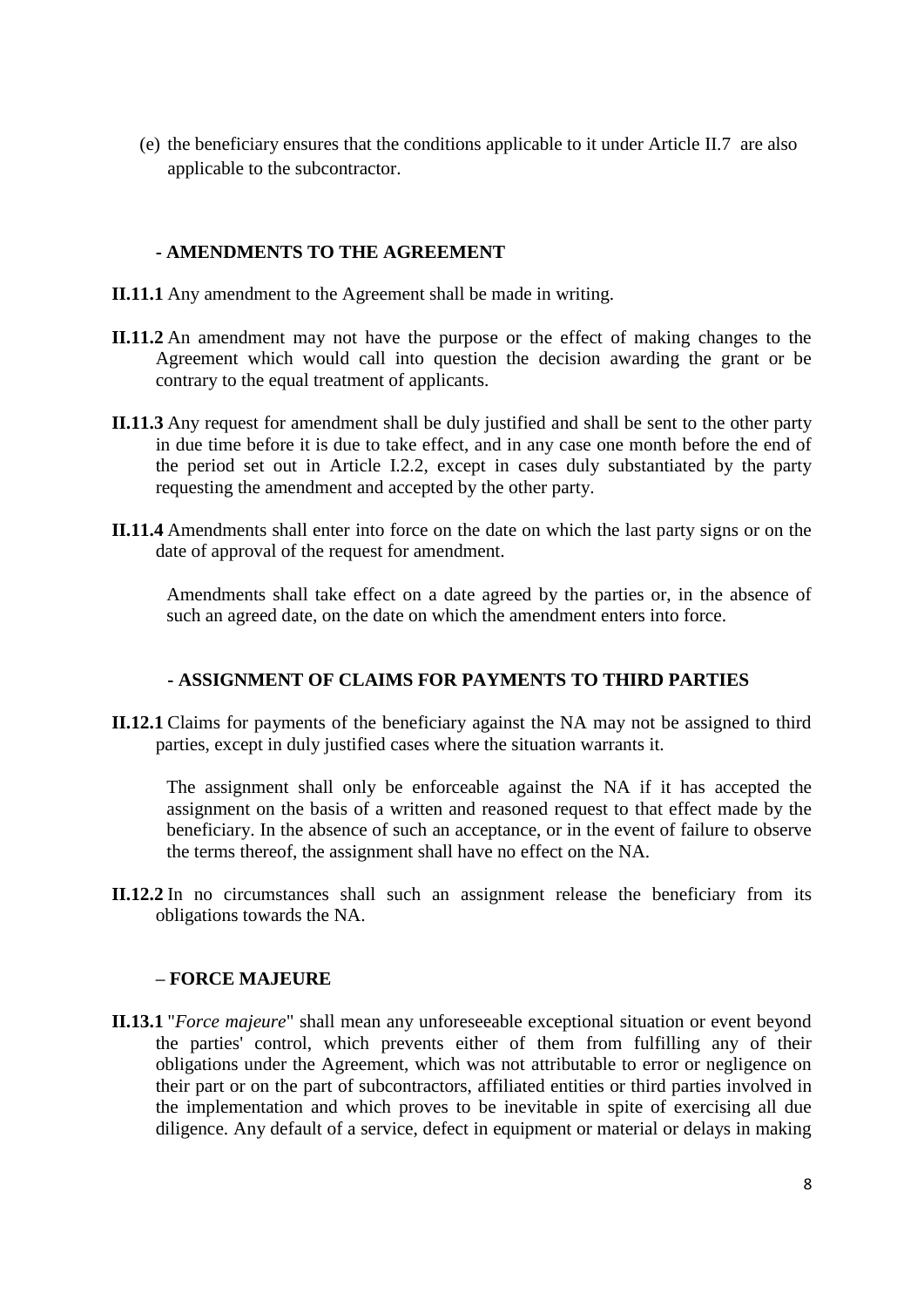them available, unless they stem directly from a relevant case of force majeure, as well as labour disputes, strikes or financial difficulties cannot be invoked as *force majeure*.

- **II.13.2** A party faced with *force majeure* shall formally notify the other party without delay, stating the nature, likely duration and foreseeable effects.
- **II.13.3** The parties shall take the necessary measures to limit any damage due to *force majeure*. They shall do their best to resume the implementation of the Project as soon as possible.
- **II.13.4** The party faced with *force majeure* shall not be held to be in breach of its obligations under the Agreement if it has been prevented from fulfilling them by *force majeure*.

### **SUSPENSION OF THE IMPLEMENTATION OF THE PROJECT**

#### **II.14.1 Suspension of the implementation by the beneficiary**

The beneficiary may suspend the implementation of the Project or any part thereof if exceptional circumstances make such implementation impossible or excessively difficult, in particular in the event of *force majeure*. The beneficiary shall inform the NA without delay, giving all the necessary reasons and details and the foreseeable date of resumption.

Unless the Agreement is terminated in accordance with Article II.15.1 or points (b) or (c) of Article II.15.2.1, the beneficiary shall, once the circumstances allow resuming the implementation of the Project, inform the NA immediately and present a request for amendment of the Agreement as provided for in Article II.14.3.

#### **II.14.2 Suspension of the implementation by the NA**

II.14.2.1 The NA may suspend the implementation of the Project or any part thereof:

- (a) if the NA has evidence that the beneficiary has committed substantial errors, irregularities or fraud in the award procedure or in the implementation of the Agreement or if the beneficiary fails to comply with its obligations under the Agreement;
- (b) if the NA suspects substantial errors, irregularities, fraud or breach of obligations committed by the beneficiary in the award procedure or in the implementation of the Agreement and needs to verify whether they have actually occurred.
- **II.14.2.2** Before suspending the implementation the NA shall formally notify the beneficiary of its intention to suspend, specifying the reasons thereof, and, in the cases referred to in point (a) of Article II.14.2.1, the necessary conditions for resuming the implementation. The beneficiary shall be invited to submit observations within 30 calendar days from receipt of this notification.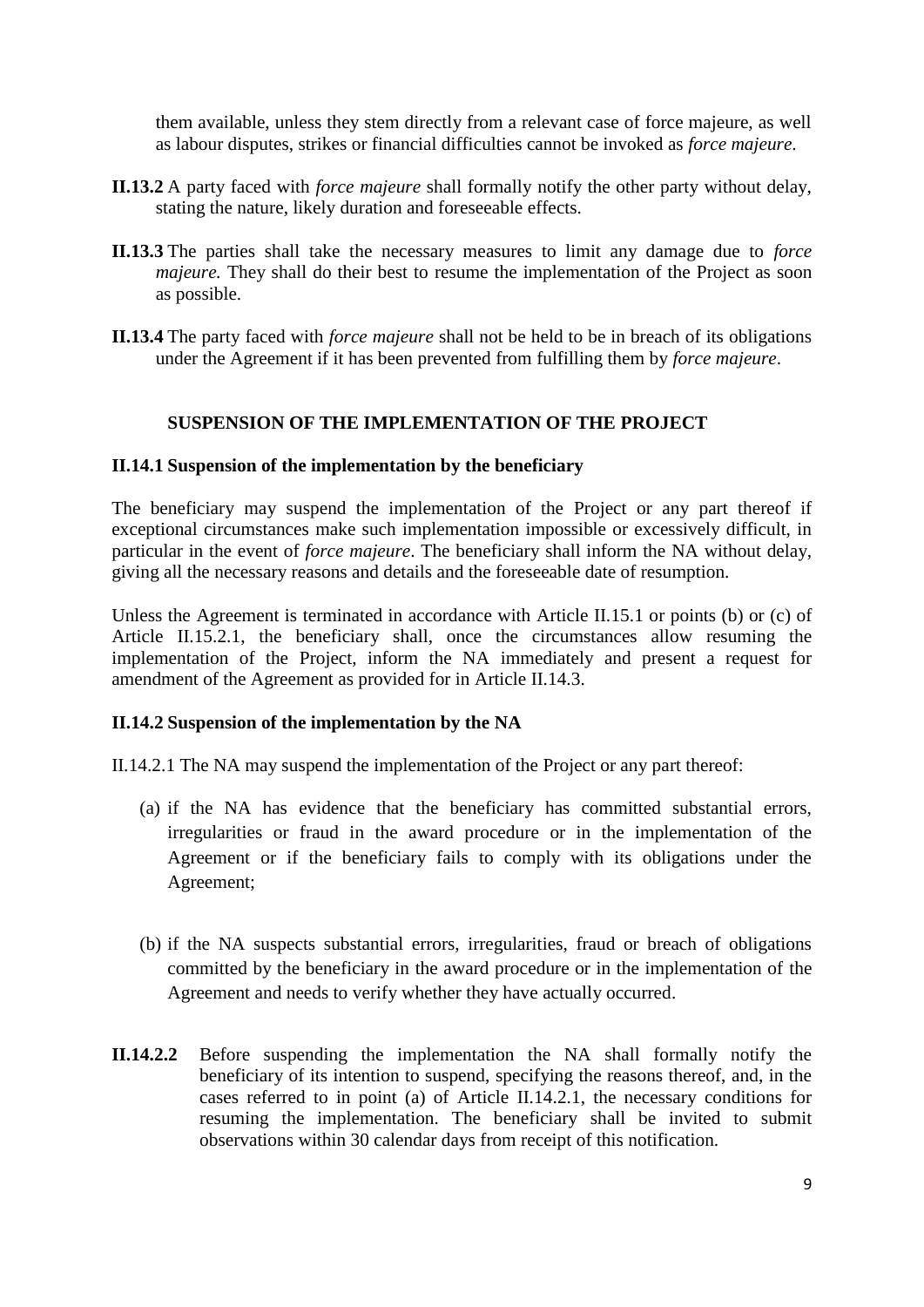If, after examination of the observations submitted by the beneficiary, the NA decides to stop the suspension procedure, it shall formally notify the beneficiary thereof.

If no observations have been submitted or if, despite the observations submitted by the beneficiary, the NA decides to pursue the suspension procedure, it may suspend the implementation by formally notifying the beneficiary thereof, specifying the reasons for the suspension and, in the cases referred to in point (a) of Article II.14.2.1, the definitive conditions for resuming the implementation or, in the case referred to in point (b) of Article II.14.2.1, the indicative date of completion of the necessary verification.

The suspension shall take effect on the day of the receipt of the notification by the beneficiary or on a later date, where the notification so provides.

In order to resume the implementation, the beneficiary shall endeavour to meet the notified conditions as soon as possible and shall inform the NA of any progress made in this respect.

Unless the Agreement is terminated in accordance with Article II.15.1 or points (b) or (h) of Article II.15.2.1, the NA shall, as soon as it considers that the conditions for resuming the implementation have been met or the necessary verification, including on-the-spot checks, has been carried out, formally notify the beneficiary thereof and invite the beneficiary to present a request for amendment of the Agreement as provided for in Article II.14.3.

#### **II.14.3 Effects of the suspension**

If the implementation of the Project can be resumed and the Agreement is not terminated, an amendment to the Agreement shall be made in accordance with Article II.11 in order to establish the date on which the Project shall be resumed, to extend the duration of the Project and to make any other modifications that may be necessary to adapt the Project to the new implementing conditions.

The suspension is deemed lifted as from the date of resumption of the Project agreed by the parties in accordance with the first subparagraph. Such a date may be before the date on which the amendment enters into force.

Any costs incurred by the beneficiary, during the period of suspension, for the implementation of the suspended Project or the suspended part thereof, shall not be reimbursed or covered by the grant.

The right of the NA to suspend the implementation is without prejudice to its right to terminate the Agreement in accordance with Article II.15.2 and its right to reduce the grant or recover amounts unduly paid in accordance with Articles II**.**18.4 and II.19.

Neither party shall be entitled to claim compensation on account of a suspension by the other party.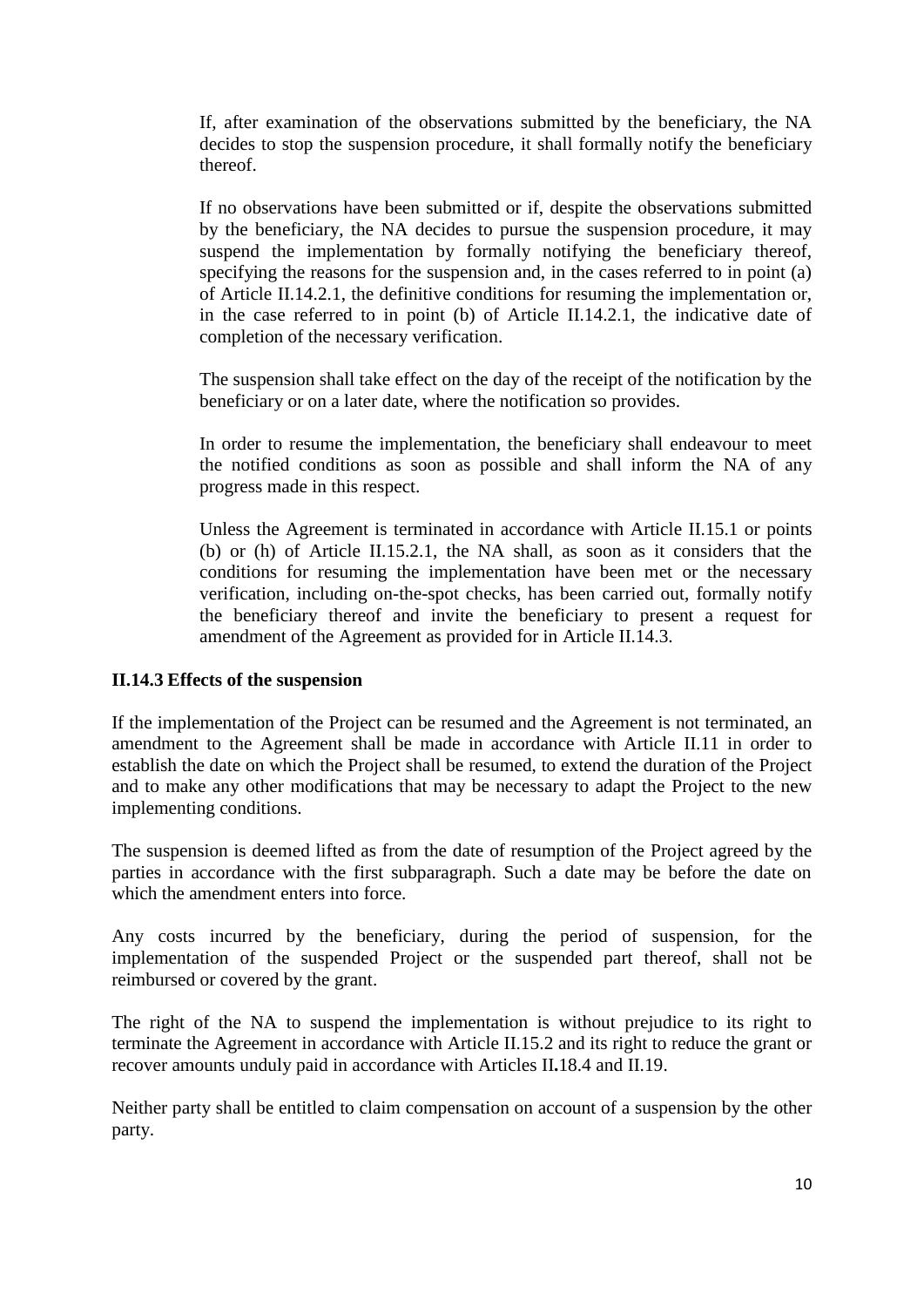### **- TERMINATION OF THE AGREEMENT**

#### **II.15.1 Termination of the Agreement by the beneficiary**

In duly justified cases the beneficiary may terminate the Agreement by formally notifying the NA thereof, stating clearly the reasons and specifying the date on which the termination shall take effect. The notification shall be sent before the termination is due to take effect.

If no reasons are given or if the NA considers that the reasons exposed cannot justify the termination, it shall formally notify the beneficiary, specifying the grounds thereof, and the Agreement shall be deemed to have been terminated improperly, with the consequences set out in the third subparagraph of Article II.15.3.

### **II.15.2 Termination of the Agreement by the NA**

**II.15.2.1** The NA may decide to terminate the Agreement in the following circumstances:

- (a) if a change to the beneficiary's legal, financial, technical, organisational or ownership situation is likely to affect the implementation of the Agreement substantially or calls into question the decision to award the grant;
- (b) if the beneficiary does not implement the Project as specified in Annex I or fails to comply with another substantial obligation incumbent on it under the terms of the Agreement;
- (c) in the event of *force majeure*, notified in accordance with Article II.13, or in the event of suspension by the beneficiary as a result of exceptional circumstances, notified in accordance with Article II.14, where resuming the implementation is impossible or where the necessary modifications to the Agreement would call into question the decision awarding the grant or would result in unequal treatment of applicants;
- (d) if the beneficiary is declared bankrupt, is being wound up, is having its affairs administered by the courts, has entered into an arrangement with creditors, has suspended business activities, is the subject of any other similar proceedings concerning those matters, or is in an analogous situation arising from a similar procedure provided for in national legislation or regulations;
- (e) if the beneficiary or any related person, as defined in the second subparagraph, have been found guilty of professional misconduct proven by any means;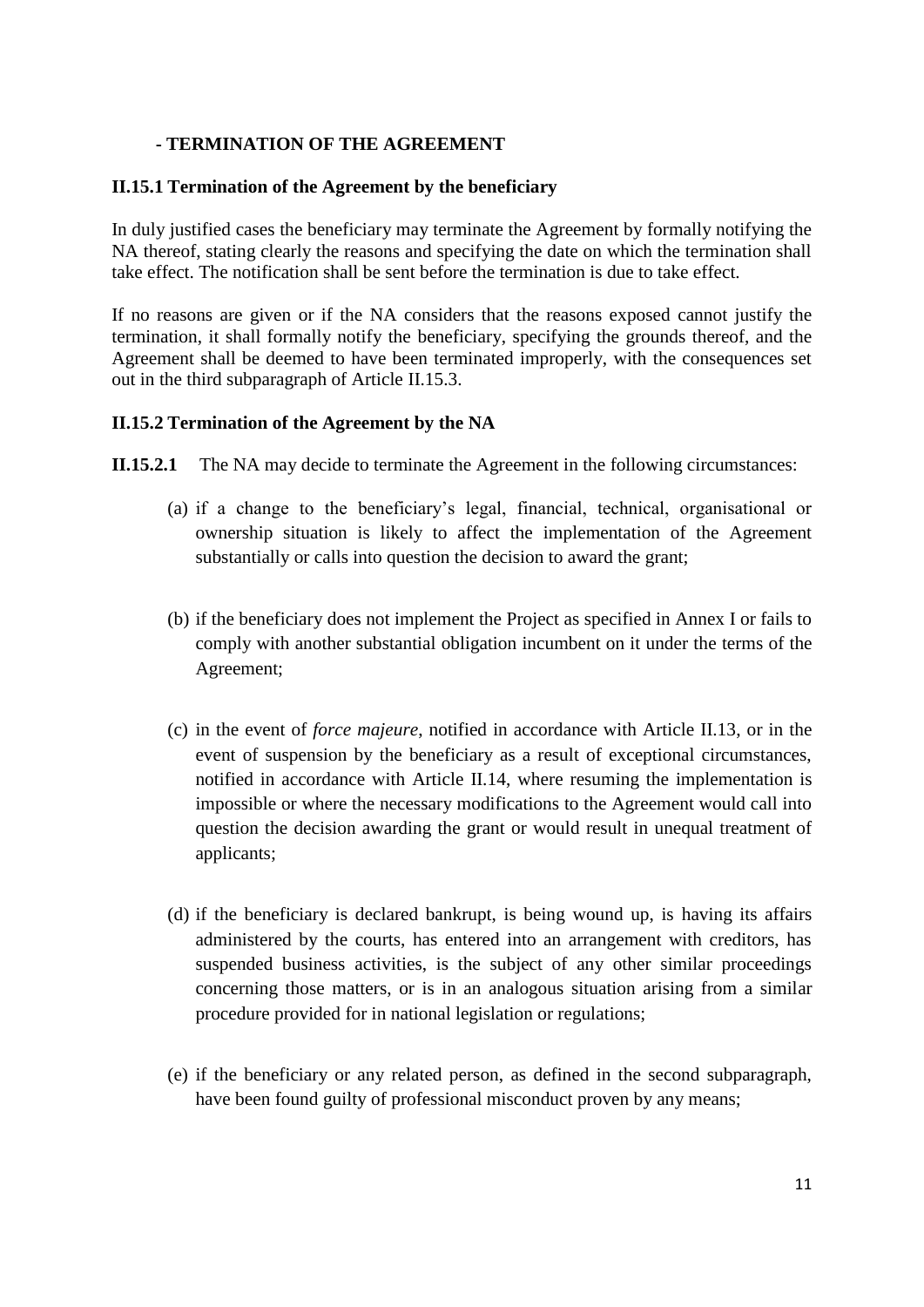- (f) if the beneficiary is not in compliance with its obligations relating to the payment of social security contributions or the payment of taxes in accordance with the legal provisions of the country in which it is established or in which the Project is implemented;
- (g) if the NA has evidence that the beneficiary or any related person, as defined in the second subparagraph, have committed fraud, corruption, or are involved in a criminal organisation, money laundering or any other illegal activity detrimental to the Union's financial interests;
- (h) if the NA has evidence that the beneficiary or any related person, as defined in the second subparagraph, have committed substantial errors, irregularities or fraud in the award procedure or in the implementation of the Agreement, including in the event of submission of false information or failure to submit required information in order to obtain the grant provided for in the Agreement.

For the purposes of points (e), (g) and (h) "any related person" shall mean any natural person who has the power to represent the beneficiary or to take decisions on its behalf.

**II.15.2.2** Before terminating the Agreement, the NA shall formally notify the beneficiary of its intention to terminate, specifying the reasons thereof and inviting the beneficiary, within 45 calendar days from receipt of the notification, to submit observations and, in the case of point (b) of Article II.15.2.1, to inform the NA about the measures taken to ensure that it continues to fulfil its obligations under the Agreement.

If, after examination of the observations submitted by the beneficiary, the NA decides to stop the termination procedure, it shall formally notify the beneficiary thereof.

If no observations have been submitted or if, despite the observations submitted by the beneficiary, the NA decides to pursue the termination procedure, it may terminate the Agreement by formally notifying the beneficiary thereof, specifying the reasons for the termination.

In the cases referred to in points (a), (b), (d) and (f) of Article II.15.2.1, the formal notification shall specify the date on which the termination takes effect. In the cases referred to in points (c), (e), (g) and (h) of Article II.15.2.1, the termination shall take effect on the day following the date on which the formal notification was received by the beneficiary.

#### **II.15.3 Effects of termination**

Where the Agreement is terminated, payments by the NA shall be limited to the amount determined in accordance with Article II.18 on the basis of the eligible costs incurred by the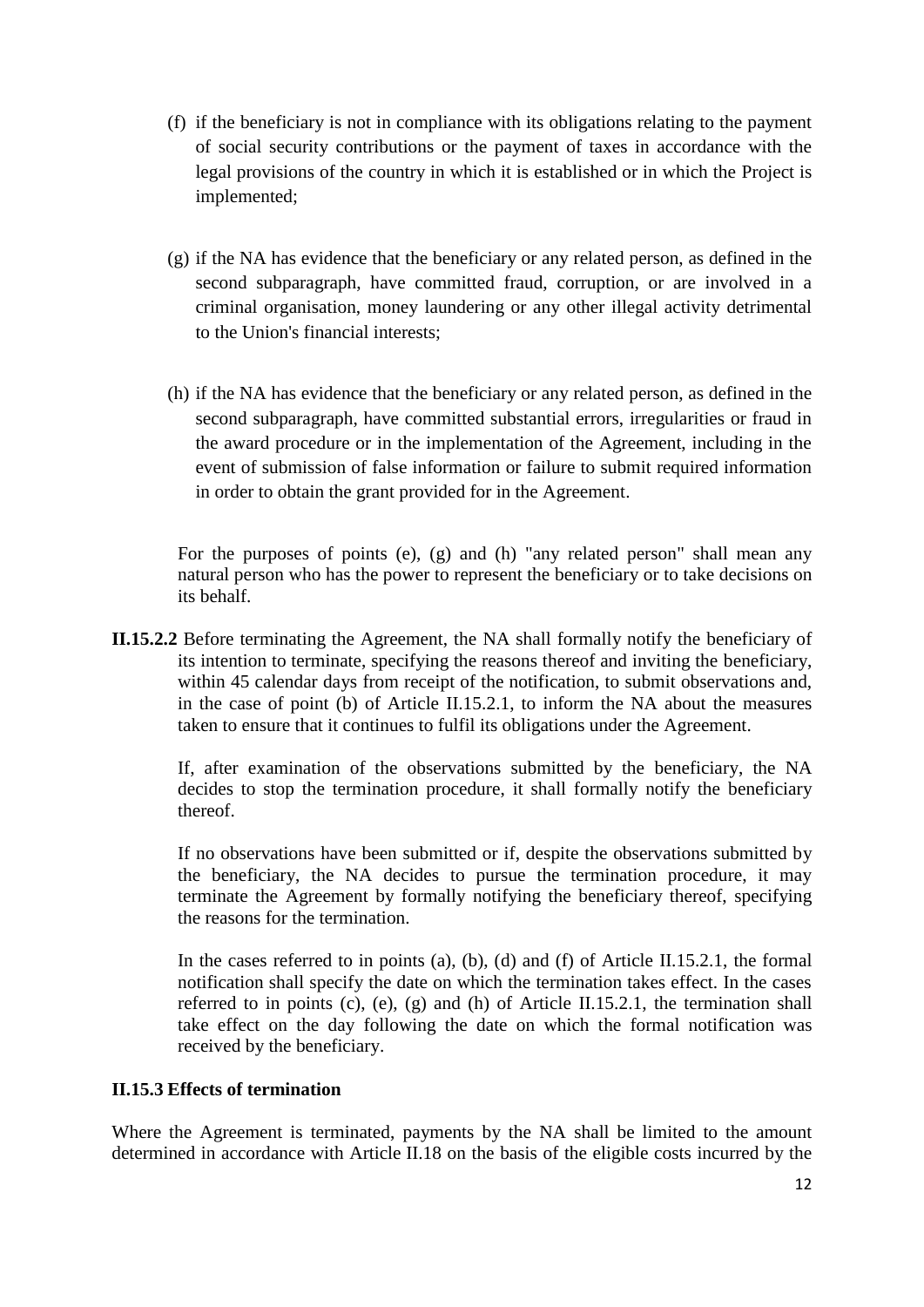beneficiary and the actual level of implementation of the Project on the date when the termination takes effect. Costs relating to current commitments, which are not due for execution until after the termination, shall not be taken into account. The beneficiary shall have 60 calendar days from the date when the termination of the Agreement takes effect, as provided for in Articles II.15.1 and II.15.2.2, to produce a request for payment of the balance in accordance with Article I.4.3. If no request for payment of the balance is received within this time limit, the NA shall not reimburse or cover any costs which are not included or which are not justified in the interim or final reports approved by it. In accordance with Article II.19, the NA shall recover any amount already paid, if its use is not substantiated by the interim or final reports.

Where the NA, in accordance with point (b) of Article II.15.2.1, is terminating the Agreement on the grounds that the beneficiary has failed to produce the request for payment and, after a reminder, has still not complied with this obligation within the deadline set out in Article I.4.5, the first subparagraph shall apply, subject to the following:

- (a) there shall be no additional time period from the date when the termination of the Agreement takes effect for the beneficiary to produce a request for payment of the balance in accordance with Article I.4.3; and
- (b) the NA shall not reimburse or cover any costs incurred by the beneficiary up to the date of termination or up to the end of the period set out in Article I.2.2, whichever is the earlier, which are not included or which are not justified in the interim or final reports.

In addition to the first and second subparagraphs, where the Agreement is terminated improperly by the beneficiary within the meaning of Article II.15.1, or where the Agreement is terminated by the NA on the grounds set out in points (b), (e), (g) and (h) of Article II.15.2.1, the NA may also reduce the grant or recover amounts unduly paid in accordance with Articles II.18.4 and II.19, in proportion to the gravity of the failings in question and after allowing the beneficiary to submit its observations.

Neither party shall be entitled to claim compensation on account of a termination by the other party.

# **PART B – FINANCIAL PROVISIONS**

# **- ELIGIBLE COSTS**

#### **II.16.1 Conditions for unit contributions**

Where the grant takes the form of a unit contribution, the number of units must comply with the following conditions:

(a) the units must be actually used or produced in the period set out in Article I.2.2.;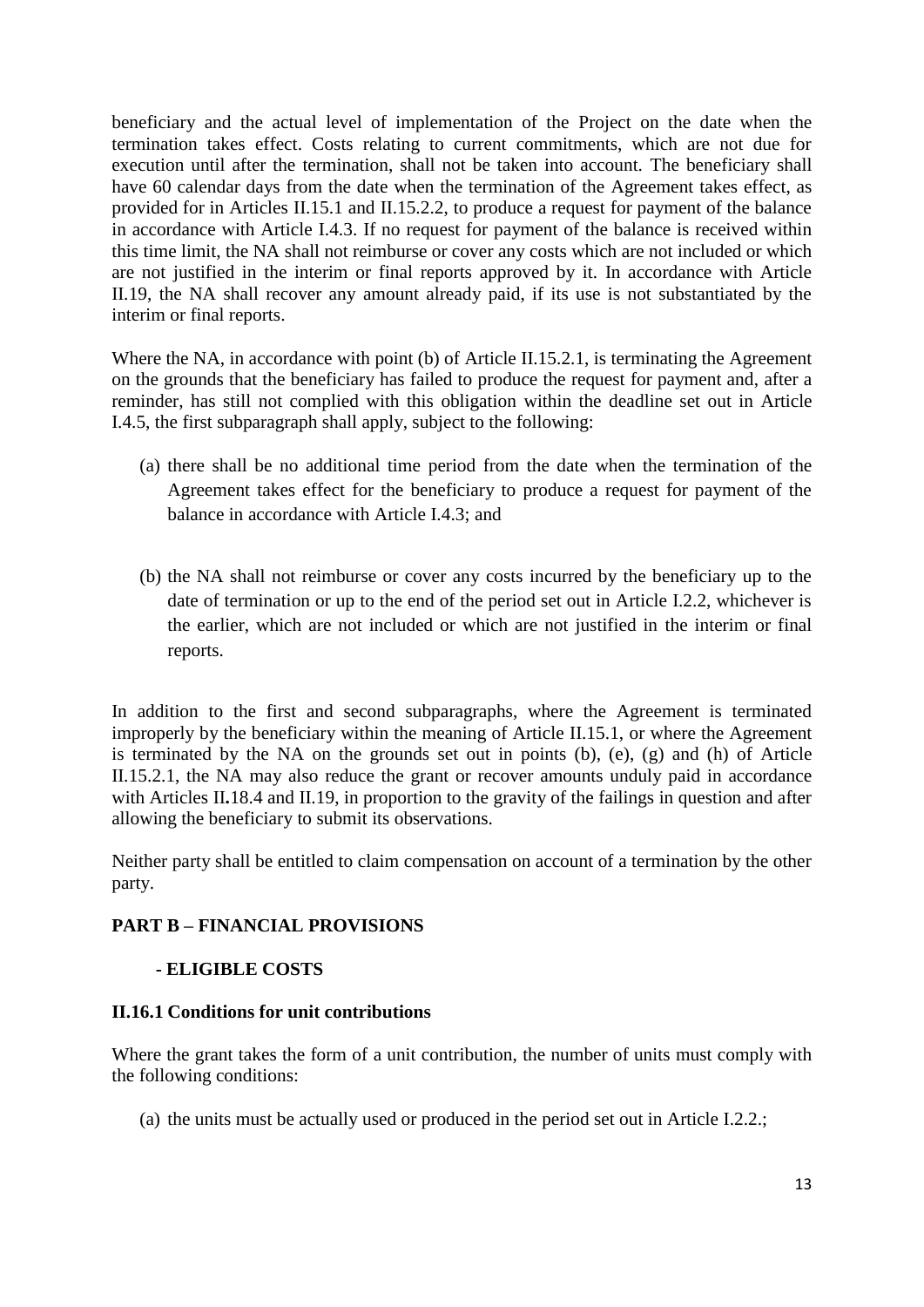- (b) the units must be necessary for implementing the Project or produced by it;
- (c) the number of units must be identifiable and verifiable, in particular supported by records and documentation specified in Article II.16.2.

### **II.16.2 Calculation of unit contributions**

### **II.16.2.1 Key Action 1 – School education/Adult education**

- A. Travel
- (a) Calculation of the grant amount: the grant amount is calculated by multiplying the number of participants per distance band, including accompanying persons, by the unit contribution applicable to the distance band concerned, as specified in Annex III of the Agreement. The unit cost per distance band represents the grant amount for a return travel between the place of departure and the place of arrival.
- (b) Triggering event: the event that conditions the entitlement to the grant is that the participant has actually undertaken the reported travel.
- (c) Supporting documents:

-For travel taking place between the sending organisation and the receiving organisation: proof of attendance of the activity abroad in the form of a declaration signed by the receiving organisation specifying the name of the participant, the purpose of the activity abroad, as well as its starting and end date;

-In case of travel from a place different than place of residence of the participant and/or travel to a place different than that where the receiving organisation is located which leads to a change of distance band, the actual travel itinerary shall be supported with travel tickets or other invoices specifying the place of departure and the place of arrival.

#### B. Individual support

- (a) Calculation of the grant amount: the grant amount is calculated by multiplying the number of days/months per participant, including accompanying persons, by the unit contribution applicable per day/month for the receiving country concerned as specified in Annex III of the Agreement.
- (b) Triggering event: the event that conditions the entitlement to the grant is that the participant has actually undertaken the activity abroad.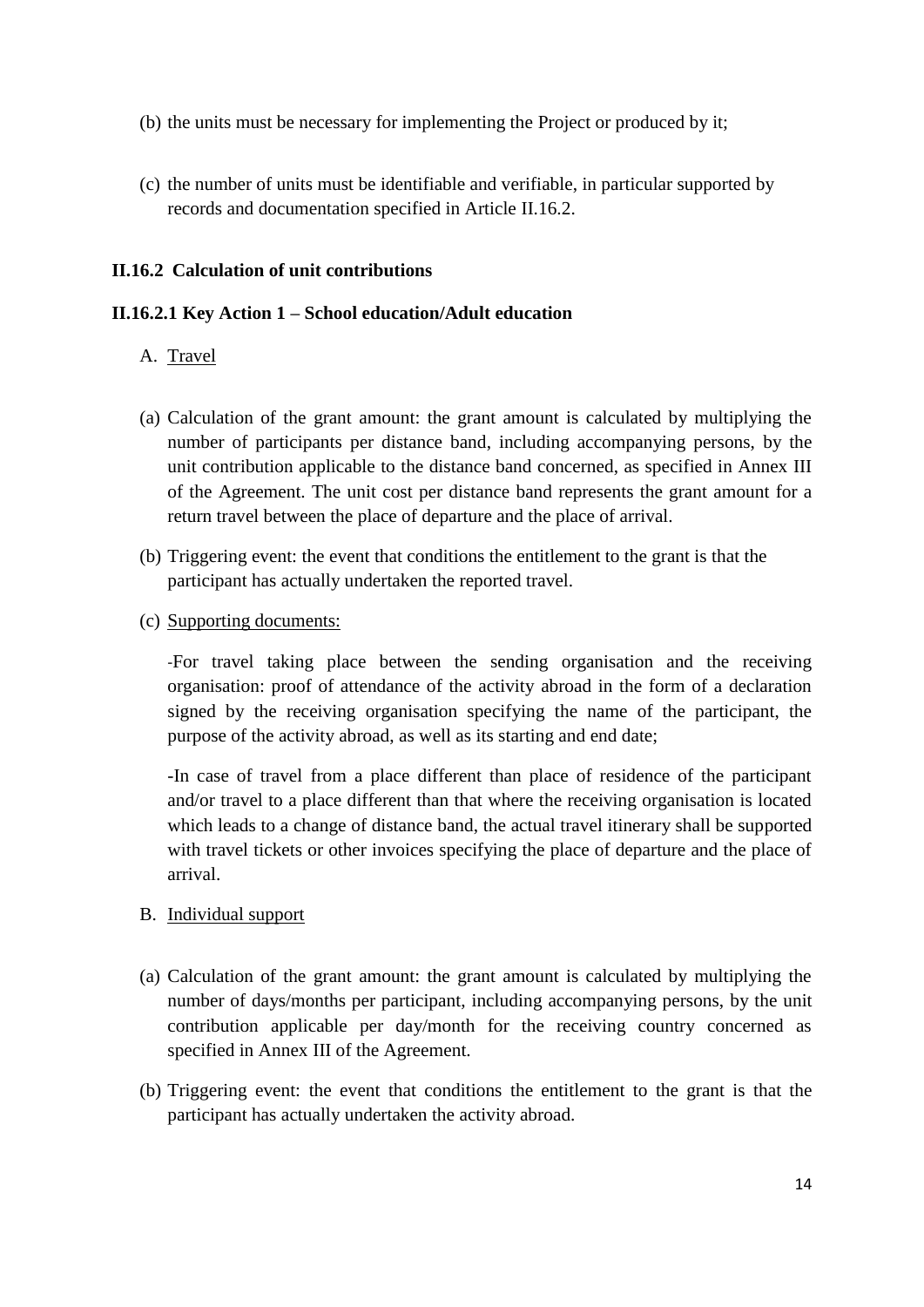(c) Supporting documents: proof of attendance of the activity abroad in the form of a declaration signed by the receiving organisation specifying the name of the participant, the purpose of the activity abroad, as well as its starting and end date.

# C. Organisational support

- (a) Calculation of the grant amount: the grant amount is calculated by multiplying the total number of participations in mobility activities by the unit contribution applicable as specified in Annex III of the Agreement. The total number of persons considered for organisational support excludes persons accompanying participants at their activity abroad.
- (b) Triggering event: the event that conditions the entitlement to the grant is that the participant has actually undertaken the activity abroad.
- (c) Supporting documents: proof of attendance of the activity abroad in the form of a declaration signed by the receiving organisation specifying the name of the participant, the purpose of the activity abroad, as well as its starting and end date.
- D. Course fees
- (a) Calculation of the grant amount: the grant amount is calculated by multiplying the total number of days per course by the unit contribution applicable as specified in Annex III of the Agreement.
- (b) Triggering event: the event that conditions the entitlement to the grant is that the participant has participated in a structured course abroad requiring the payment of a course fee.
- (c) Supporting documents: proof of enrolment in the course and of payment of a course fee in the form of an invoice or other declaration issued and signed by the course provider specifying the name of the participant, the name of the course taken as well as the start and end date of the participant's participation in the course.

# **II.16.2.2 Key Action 1 – Vocational education and training**

- A. Travel
- (a) Calculation of the grant amount: the grant amount is calculated by multiplying the number of participants per distance band, including accompanying persons, by the unit contribution applicable to the distance band concerned, as specified in Annex III of the Agreement. The unit cost per distance band represents the grant amount for a return travel between the place of departure and the place of arrival.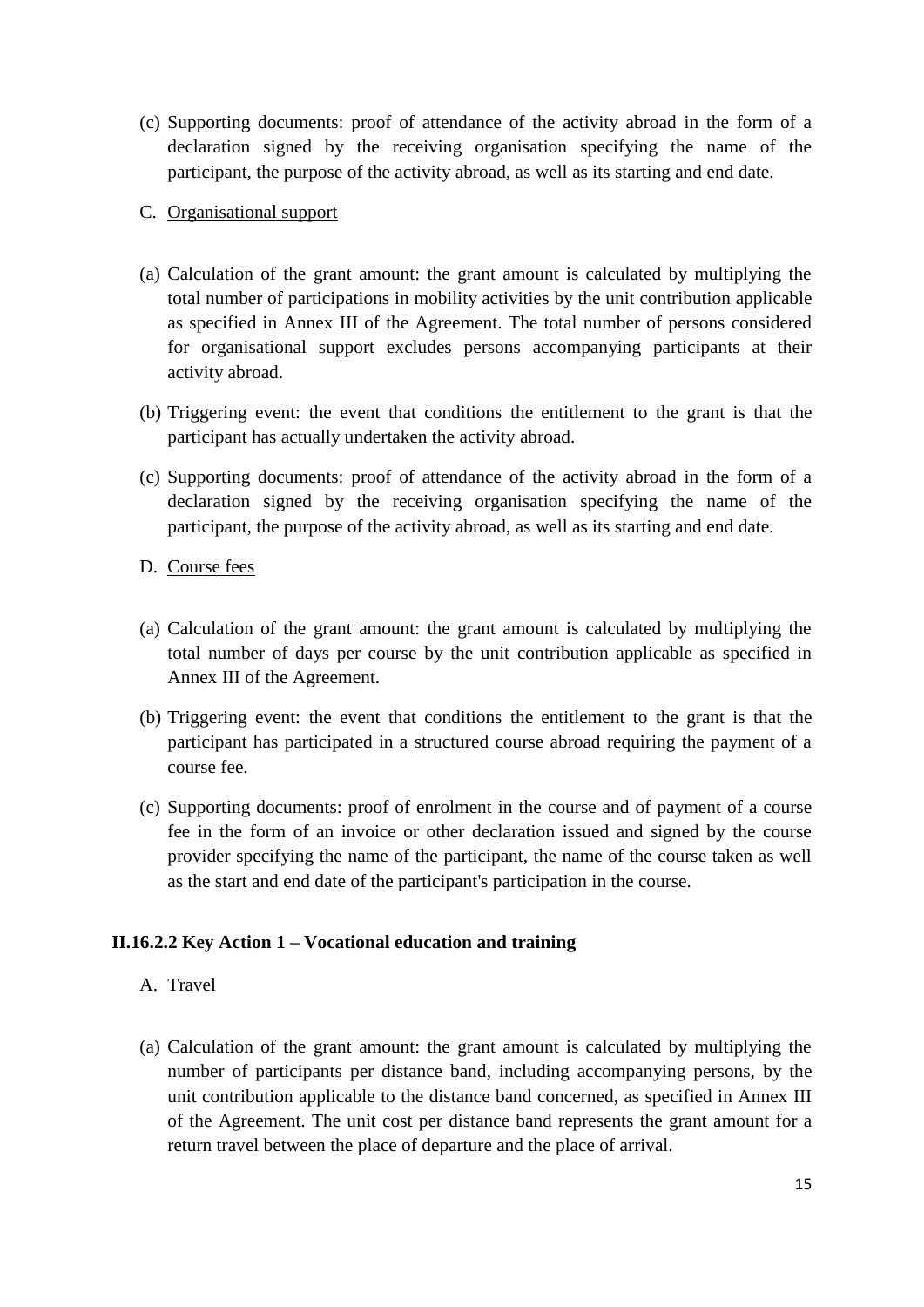- (b) Triggering event: the event that conditions the entitlement to the grant is that the participant has actually undertaken the reported travel.
- (c) Supporting documents:

-For travel taking place between the place of residence of the participant and the receiving organisation: proof of attendance of the activity abroad in the form of a declaration signed by the participant and receiving organisation specifying the place and start and end date of the activity

-In case of travel from a place different than place of residence of the participant and/or travel to a place different than that where the receiving organisation is located which leads to a change of distance band, the actual travel itinerary shall be supported with travel tickets or other invoices specifying the place of departure and the place of arrival.

# B. Individual support

- (a) Calculation of the grant amount: the grant amount is calculated by multiplying the number of days/months per VET participant, including accompanying persons, by the unit contribution applicable per day/month for the receiving country concerned as specified in Annex III of the Agreement. In the case of incomplete months for longterm mobilities, the grant amount is calculated by multiplying the number of days in the incomplete month by 1/30 of the unit contribution per month.
- (b) Triggering event: the event that conditions the entitlement to the grant is that the participant has actually undertaken the activity abroad.
- (c) Supporting documents: proof of attendance of the activity abroad in the form of a declaration signed by the receiving organisation specifying the name of the participant, the purpose of the activity abroad, as well as its starting and end date.

# C. Organisational support

- (a) Calculation of the grant amount: the grant amount is calculated by multiplying the total number of participations in mobility activities by the unit contribution applicable as specified in Annex III of the Agreement. The total number of persons considered for organisational support excludes persons accompanying learners at their activity abroad.
- (b) Triggering event: the event that conditions the entitlement to the grant is that the participant has actually undertaken the activity abroad.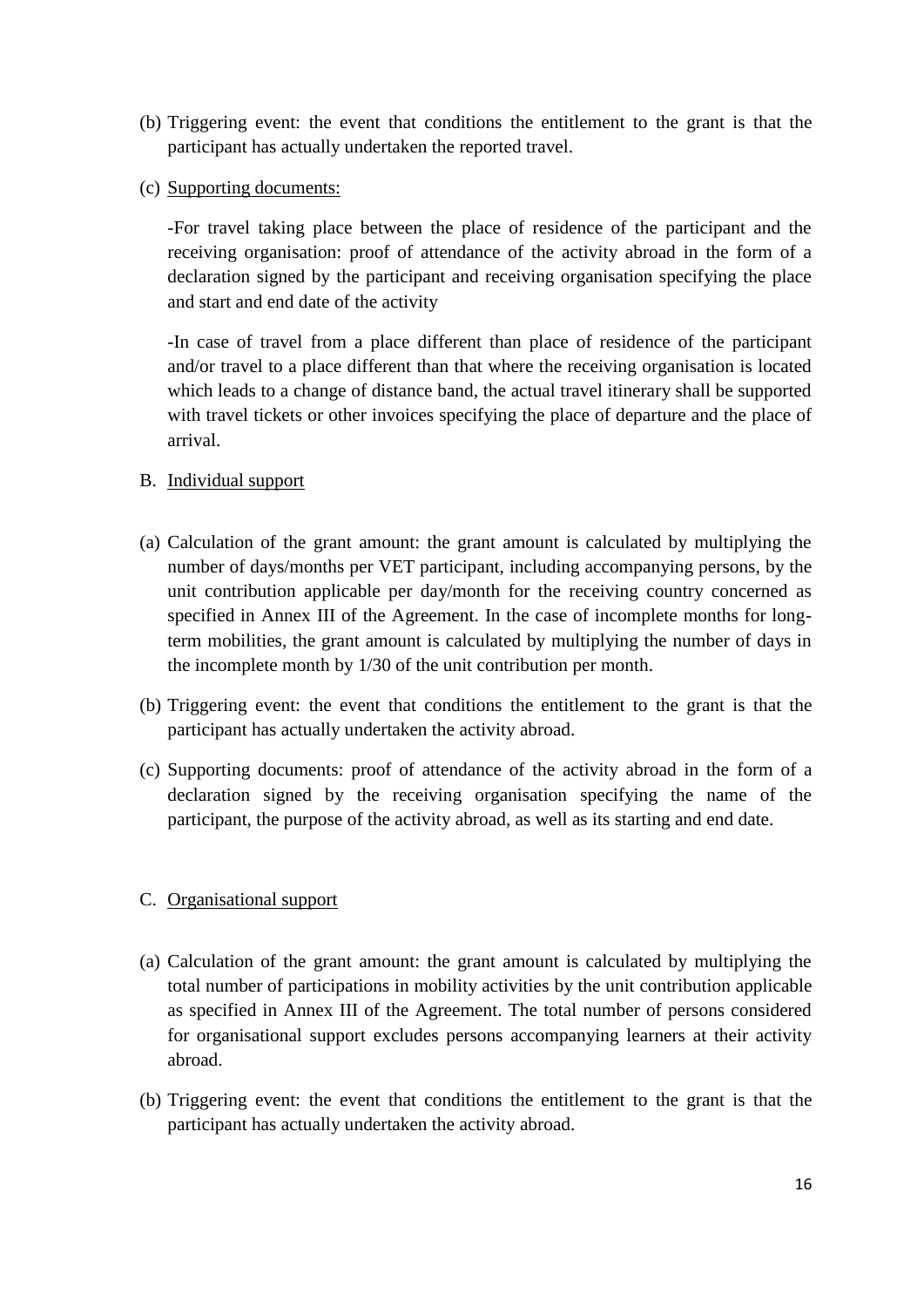(c) Supporting documents: proof of attendance of the activity abroad in the form of a declaration signed by the receiving organisation specifying the name of the participant, the purpose of the activity abroad, as well as its starting and end date.

# D. Linguistic support (only for languages not covered by OLS)

- (a) Calculation of the grant amount: the grant amount is calculated by multiplying the total number of learners receiving linguistic support by the unit contribution as specified in Annex III of the Agreement.
- (b) Triggering event: the event that conditions the entitlement to the grant is that the participant has actually undertaken language preparation in the language of instruction of work abroad.

# (c) Supporting documents:

- proof of attendance of courses in the form of a declaration signed by the course provider, specifying the name of the participant, the language taught, the format and duration of the linguistic support provided, or
- invoice for the purchase of learning materials, specifying the language concerned, the name and address of the body issuing the invoice, the amount and currency, and the date of the invoice, or
- in case the linguistic support is provided directly by the beneficiary: a declaration signed and dated by the participant, specifying the name of the participant, the language taught, the format and duration of the linguistic support received.

–

# **II.16.2.3 Key Action 1 – Higher education**

# **Staff mobility**

# A. Travel

(a) Calculation of the grant amount: the grant amount is calculated by multiplying the number of participating staff per distance band by the unit contribution applicable to the distance band concerned, as specified in Annex III of the Agreement. The unit contribution per distance band represents the grant amount for a return travel between the place of departure and the place of arrival.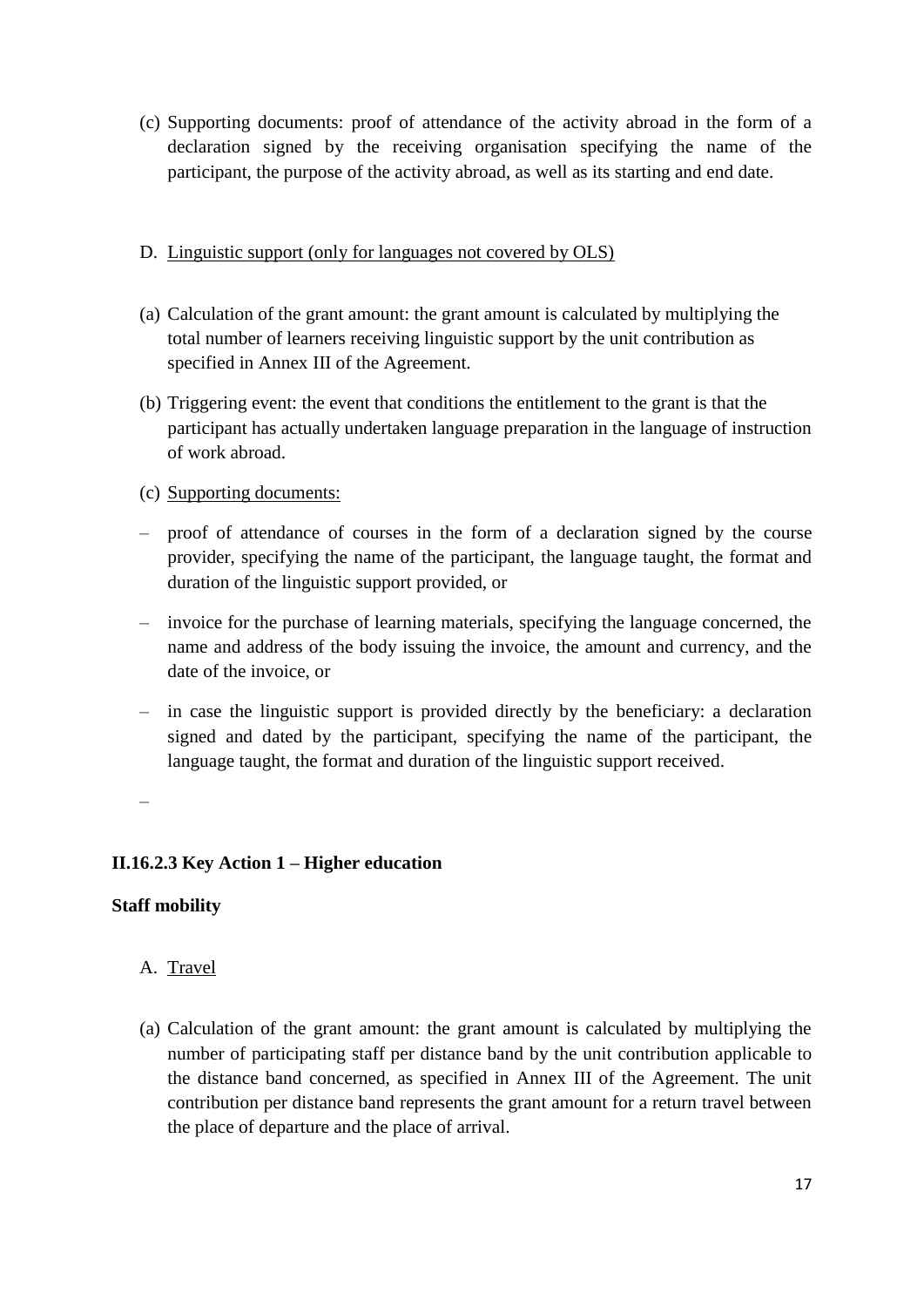- (b) Triggering event: the event that conditions the entitlement to the grant is that the participant has actually undertaken the reported travel.
- (c) Supporting documents:
- For travel taking place between the sending organisation and the receiving organisation: proof of attendance of the activity abroad in the form of a declaration signed by the receiving organisation specifying the name of the participant, the purpose of the activity abroad, as well as its starting and end date;
- In case of travel from a place different than the location of the sending organisation and/or travel to a place different than the receiving organisation's location which leads to a change of distance band, the actual travel itinerary shall be supported with travel tickets or other invoices specifying the place of departure and the place of arrival.

# B. Individual support

- (a) Calculation of the grant amount: the grant amount is calculated by multiplying the number of days per participant by the unit contribution applicable per day for the receiving country concerned as specified in Annex III of the Agreement.
- (b) Triggering event: the event that conditions the entitlement to the grant is that the participant has actually undertaken the activity abroad.
- (c) Supporting documents: proof of attendance of the activity abroad in the form of a declaration signed by the receiving organisation specifying the name of the participant, the purpose of the activity abroad, as well as its start and end date;

#### **Student mobility**

A. Travel

[Key Action 1- HIGHER EDUCATION mobility between Programme Countries: Unit contributions for travel are applicable for sending institutions from outermost Programme countries and regions (outermost regions, Cyprus, Iceland, Malta, and Overseas Countries and Territories).]

[Key Action 1- HIGHER EDUCATION mobility between Programme and Partner Countries: Unit contributions for travel between Programme and Partner Countries are applicable for all travel between Programme and Partner Countries.]

(a) Calculation of the grant amount: the grant amount is calculated by multiplying the number of outbound students per distance band by the unit contribution applicable to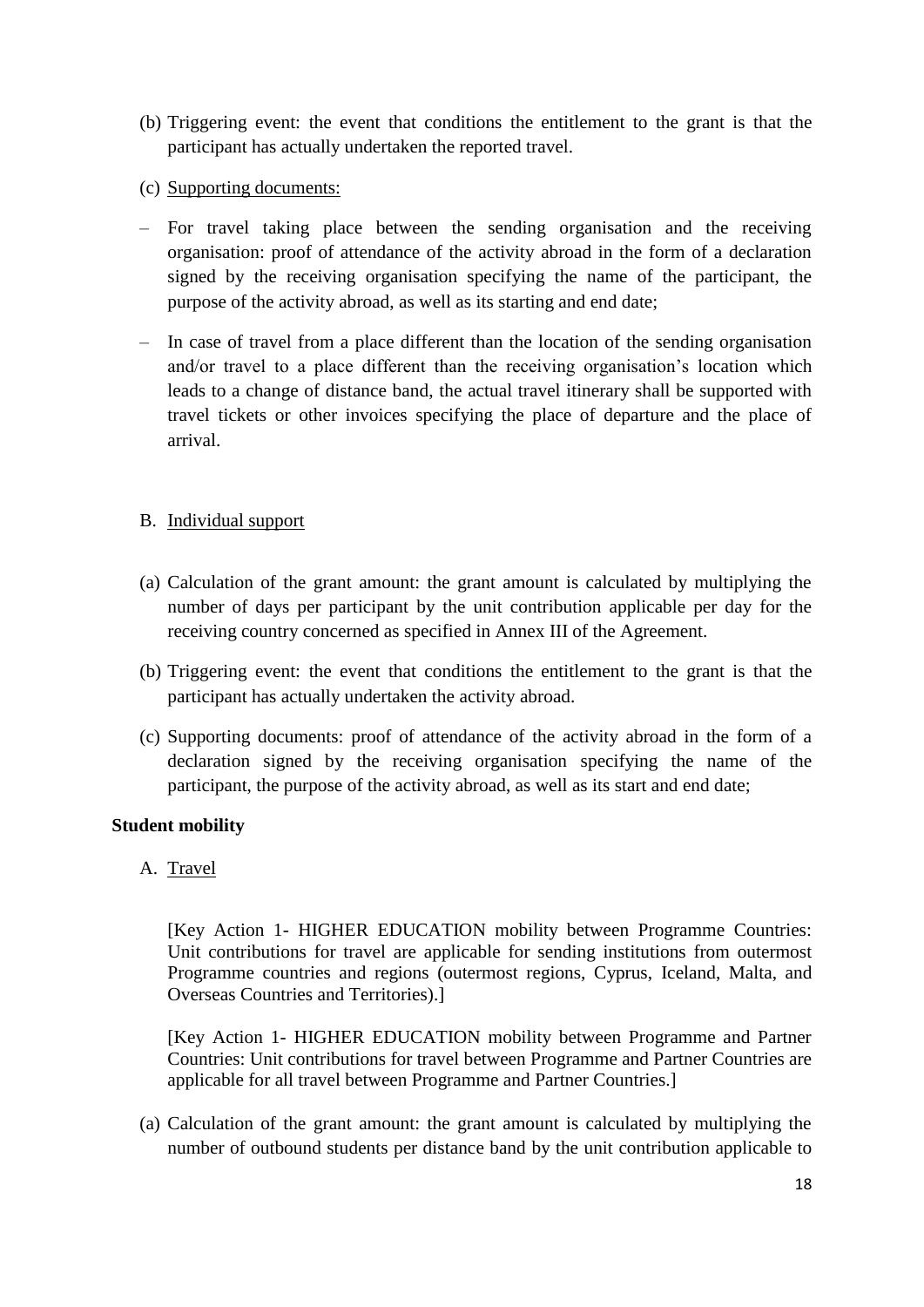the distance band concerned, as specified in Annex III of the Agreement. The unit contribution per distance band represents the grant amount for a return travel between the place of departure and the place of arrival.

- (b) Triggering event: the event that conditions the entitlement to the grant is that the student has actually undertaken the reported travel.
- (c) Supporting documents:
- Documentary evidence issued by the receiving organisation and specifying:
	- the name of the student,
	- the start and end date of the mobility activity abroad in the following format:
	- Transcript of Records (or statement attached to it) in the case of mobility for studies
	- Traineeship Certificate (or statement attached to it) in the case of mobility for traineeships
- In case of travel from a place different than the location of the sending organisation and/or travel to a place different than the receiving organisation's location which leads to a change of distance band, the actual travel itinerary shall be supported with travel tickets or other invoices specifying the place of departure and the place of arrival.
- B. Individual support
- (a) Calculation of the grant amount: the grant amount is calculated by multiplying the number of months per student by the unit contribution applicable per month for the receiving country concerned as specified in Annex III of the Agreement. In the case of incomplete months, the grant amount is calculated by multiplying the number of days in the incomplete month by 1/30 of the unit contribution per month.
- (b) Triggering event: the event that conditions the entitlement to the grant is that the student has actually undertaken the activity abroad.
- (c) Supporting documents:
- Documentary evidence issued by the receiving organisation and specifying:
	- the name of the student.
	- the start and end date of the mobility activity abroad in the following format: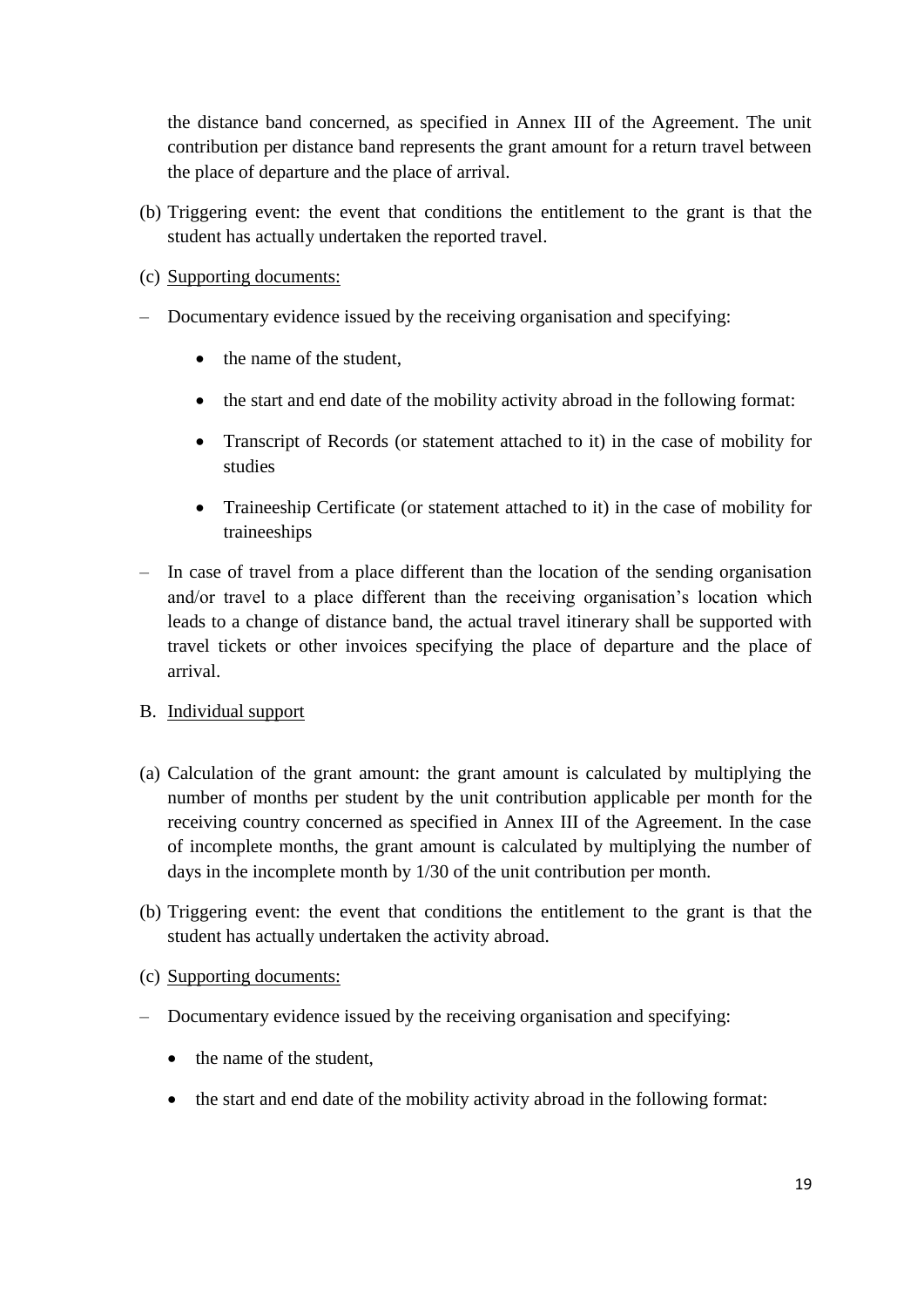- Transcript of Records (or statement attached to it) in the case of mobility for studies
- Traineeship Certificate (or statement attached to it) in the case of mobility for traineeships

### **Staff and student mobility**

[Key Action 1- HIGHER EDUCATION mobility between Programme Countries:

- A. Organisational support
- (a) Calculation of the grant amount: the grant amount is calculated by multiplying the total number of mobilities in mobility activities by the unit contribution applicable as specified in Annex III of the Agreement. The total numbers of participations considered for the calculation of organisational support includes all students and staff undertaking outbound mobility, including those with a zero-grant from Erasmus+ EU funds, as well as invited staff from enterprises undertaking inbound mobility. The total number of persons considered for organisational support excludes persons accompanying participants at their activity abroad.
- (b) Triggering event: the event that conditions the entitlement to the grant is that the participant has actually undertaken the activity abroad.
- (c) Supporting documents: proof of attendance of the activity abroad as specified for "individual support" above.]

#### [Key Action 1- HIGHER EDUCATION mobility between Programme and Partner Countries

- A. Organisational support
- (a) Calculation of the grant amount: the grant amount is calculated by multiplying the total number of participations in mobility activities by the unit contribution applicable as specified in Annex III of the Agreement. The total numbers of participations considered for the calculation of organisational support includes the number of students and staff undertaking inbound and outbound mobility registered in Annex II. The beneficiary may request additional organisational support to the NA for participants with a zero-grant from Erasmus+ EU funds. The total number of persons considered for organisational support excludes persons accompanying participants at their activity abroad.
- (b) Triggering event: the event that conditions the entitlement to the grant is that the participant has actually undertaken the activity abroad.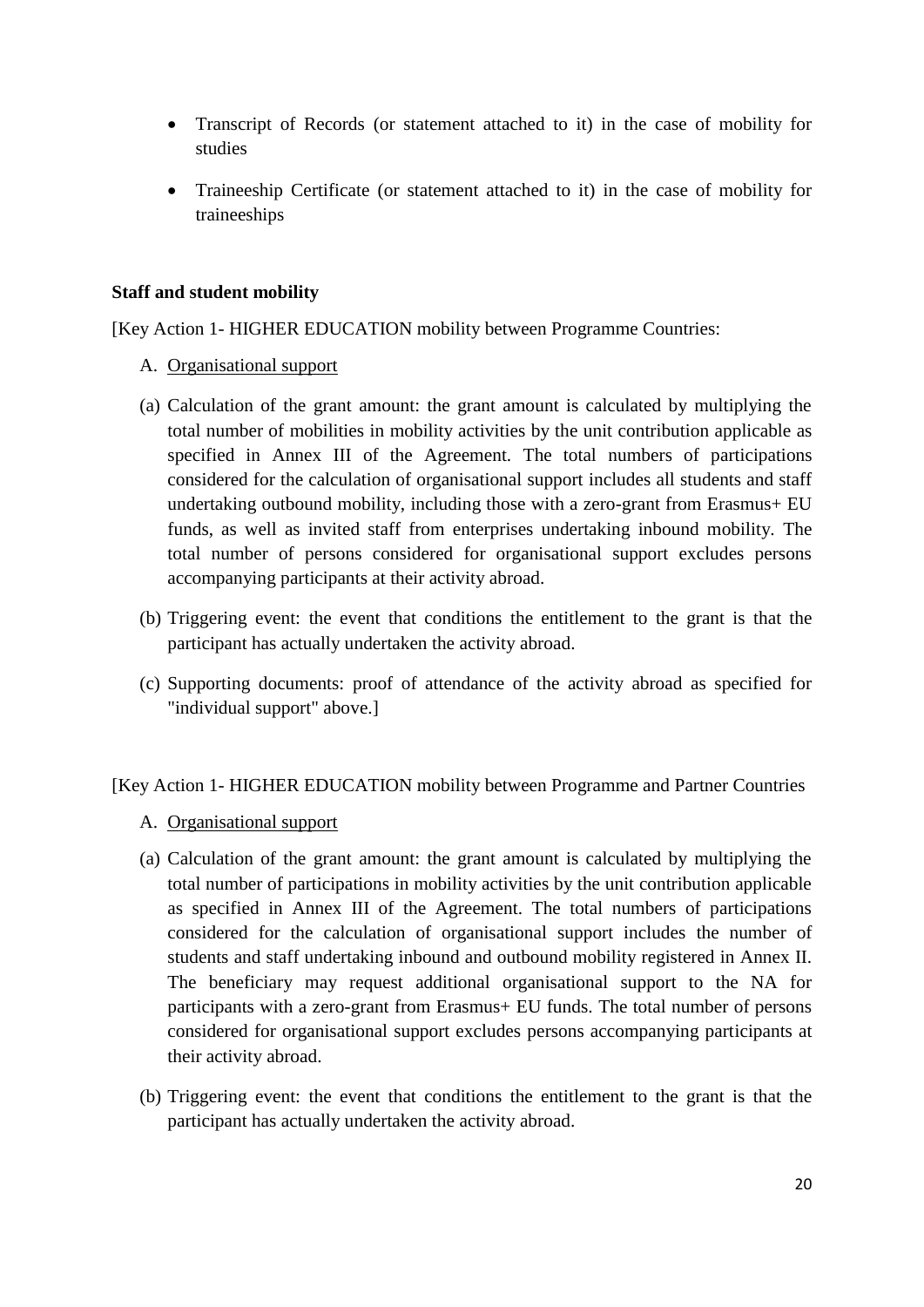(c) Supporting documents: proof of attendance of the activity abroad as specified for "individual support" above.]

### **II.16.2.4 Key Action 2 – School-to-school Strategic Partnerships**

- A. Project management and implementation
- (a) Calculation of the grant amount: the grant amount is calculated by multiplying the total number of months of the project duration by the unit contribution applicable to the beneficiary, as specified in Annex III of the Agreement.
- (b) Triggering event: the event that conditions the entitlement to the grant is that the beneficiary implements the activities and produces the outputs to be covered from this budget category as applied for in the grant application and as approved by the National Agency.
- (c) Supporting documents: proof of activities undertaken and outputs produced will be provided in the form of a description of these activities and outputs in the final report. In addition, outputs produced will be uploaded in the Dissemination Platform and, depending on their nature, available for checks and audits at the premises of the beneficiary.
- B. Transnational project meetings
- (a) Calculation of the grant amount: the grant amount is calculated by multiplying the total number of participations by the unit contributions applicable, as specified in Annex III of the Agreement.
- (b) Triggering event: the event that conditions the entitlement to the grant is that the participant has actually participated in the transnational project meeting and undertaken the reported travel.
- (c) Supporting documents:
- For travel taking place between the sending organisation and the receiving organisation: proof of attendance of the activity abroad in the form of a declaration signed by the receiving organisation specifying the name of the participant, the purpose of the activity abroad, as well as its starting and end date;
- In case of travel from a place different than that where the sending organisation is located and/or travel to a place different than that where the receiving organisation is located which leads to a change of distance band, the actual travel itinerary shall be supported with travel tickets or other invoices specifying the place of departure and the place of arrival.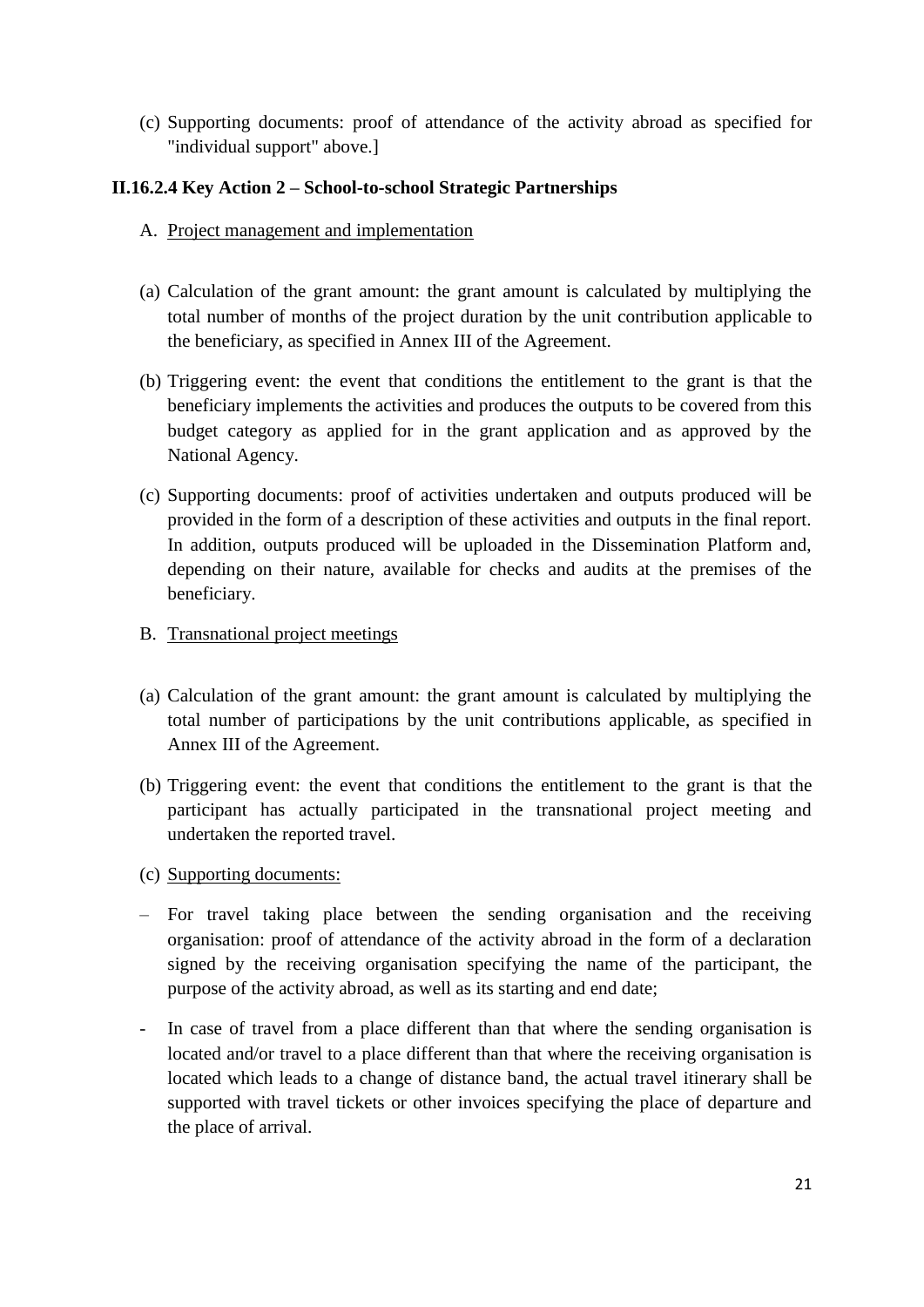# C. Intellectual outputs

- (a) Calculation of the grant amount: the grant amount is calculated by multiplying the number of days of work performed by the staff of the beneficiary by the unit contribution applicable per day for the category of staff for the country in which the beneficiary is established, as specified in Annex III of the Agreement.
- (b) Triggering event: the event that conditions the entitlement to the grant is that the intellectual output has been produced and that it is of an acceptable quality level, as determined by the evaluation of the NA.
- (c) Supporting documents:
- proof of the intellectual output produced, which will be uploaded in the Dissemination Platform and/or, depending on its nature, available for checks and audits at the premises of the beneficiary or its project partner organisations;
- proof of the staff time invested in the production of the intellectual output in the form of a time sheet per person, identifying the name of the person, the category of staff, the dates and the total number of days of work of the person for the production of the intellectual output;
- proof of the nature of the relationship between the person and the beneficiary (such as type of employment contract, voluntary work, etc.), as registered in the official records of the beneficiary.

# D. Multiplier events

- (a) Calculation of the grant amount: the grant amount is calculated by multiplying the number of participants from organisations other than the beneficiary and other project partner organisations as specified in the Agreement by the unit contribution applicable per participant, as specified in Annex III of the Agreement.
- (b) Triggering event: the event that conditions the entitlement to the grant is that the multiplier event has taken place and that it is of an acceptable quality level, as determined by the evaluation of the NA.
- (c) Supporting documents:
- description of the multiplier event in the final report;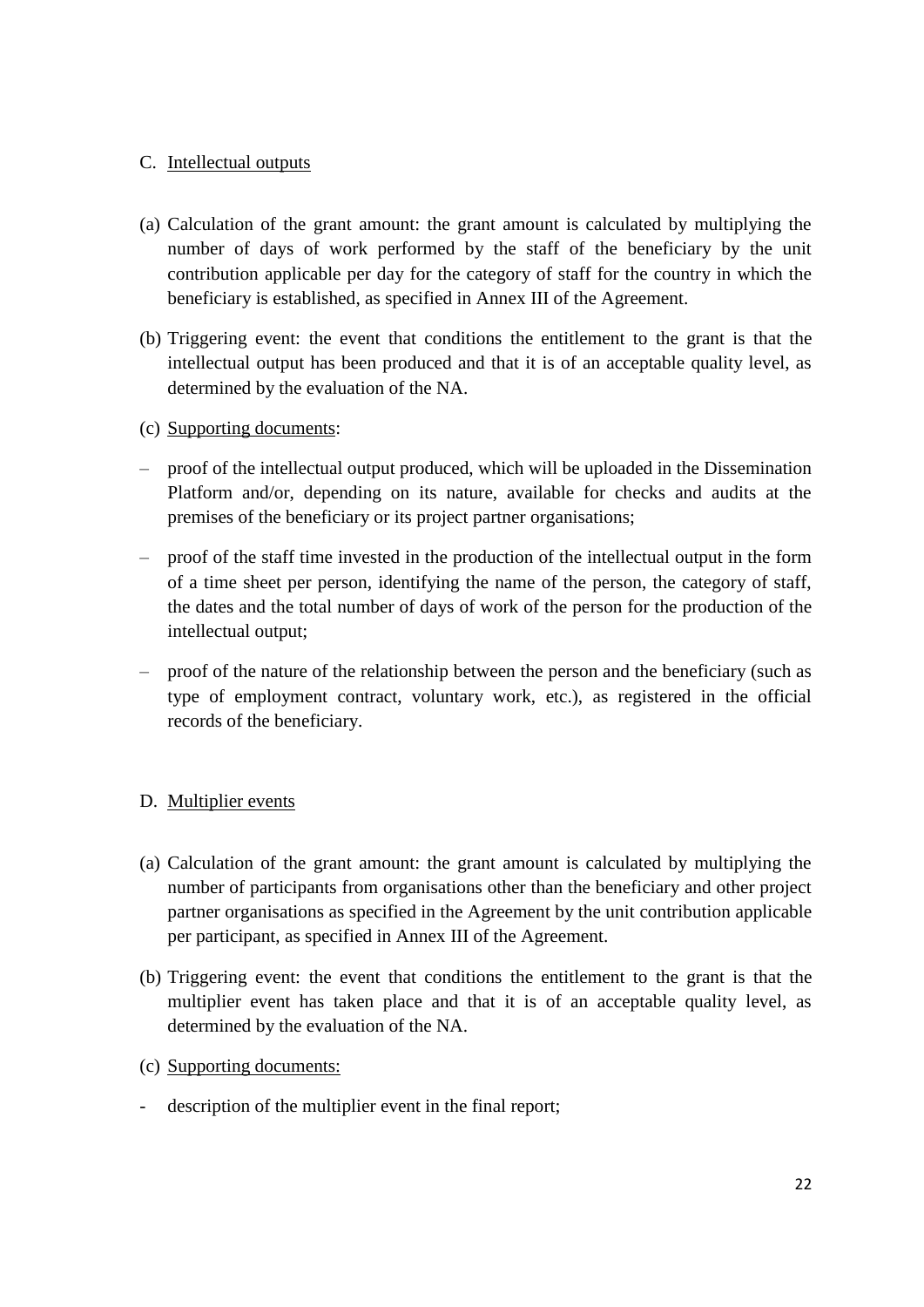- proof of attendance of the multiplier event in the form of a participants list signed by the participants specifying the name, date and place of the multiplier event, and for each participant: name, e-mail address and signature of the person, name and address of the sending organisation of the person;
- detailed agenda and any documents used or distributed at the multiplier event.
- E. Learning, teaching and training activities
- (a) Calculation of the grant amount: the grant amount takes the form of a unit contribution towards the travel, individual support and linguistic support:
	- (i) Travel: the grant amount is calculated by multiplying the number of participants by the unit contribution applicable to the distance band for the travel abroad, as specified in Annex III of the Agreement;
	- (ii) Individual support: the grant amount is calculated by multiplying the number of days/months per participant, including accompanying persons staying up to 60 days, by the unit contribution applicable per day/month for the host country concerned, as specified in Annex III of the Agreement. In the case of incomplete months for activities exceeding 2 months, the grant amount is calculated by multiplying the number of days of the incomplete month by 1/30 of the unit contribution per month.
	- (iii)Linguistic support: the grant amount is calculated by multiplying the total number of participants receiving linguistic support by the unit contribution applicable, as specified in Annex III of the Agreement.
- (b) Triggering event:
	- (i) Travel: the event that conditions the entitlement to the grant is that the participant has actually undertaken the reported travel.
	- (ii) Individual support: the event that conditions the entitlement to the grant is that the participant has actually undertaken the activity abroad.
	- (iii)Linguistic support: the event that conditions the entitlement to the grant is that the participant has undertaken an activity abroad exceeding 2 months and that the person has actually undertaken language preparation in the language of instruction or of work abroad.
- (c) Supporting documents:
	- (i) Travel

-For travel taking place between the place of residence of the participant and the receiving organisation: proof of attendance of the activity abroad in the form of a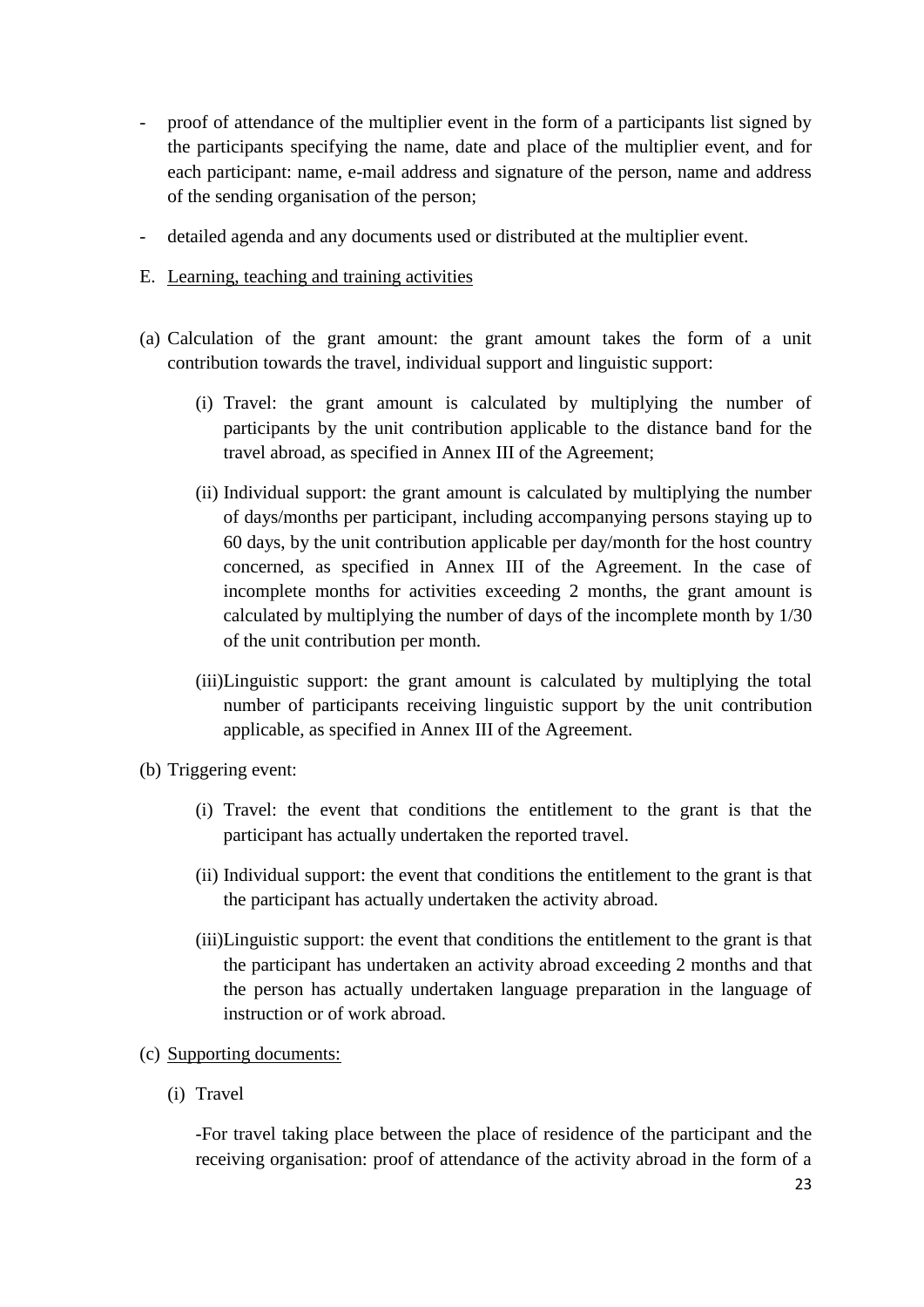declaration signed by the participant and receiving organisation specifying the place and start and end date of the activity.

-In case of travel from a place different than place of residence of the participant and/or travel to a place different than that where the receiving organisation is located which leads to a change of distance band, the actual travel itinerary shall be supported with travel tickets or other invoices specifying the place of departure and the place of arrival.

### (ii) Individual support

– Proof of attendance of the activity abroad in the form of a declaration signed by the receiving organisation specifying the name of the participant, the purpose of the activity abroad, as well as its start and end date;

### (iii)Linguistic support

- Proof of attendance of courses in the form of a declaration signed by the course provider, specifying the name of the participant, the language taught, the format and duration of the linguistic support provided, or
- Invoice for the purchase of learning materials, specifying the language concerned, the name and address of the body issuing the invoice, the amount and currency, and the date of the invoice, or
- in case the linguistic support is provided directly by the beneficiary: a declaration signed and dated by the participant, specifying the name of the participant, the language taught, the format and duration of the linguistic support received.

# **II.16.2.5 Key Action 3 – Structured dialogue in the Youth field**

- A. Travel
- (a) Calculation of the grant amount: the grant amount is calculated by multiplying the number of participants per distance band, including accompanying persons, by the unit contribution applicable to the distance band concerned, as specified in Annex III of the Agreement. The unit contribution per distance band represents the grant amount for a return travel between the place of departure and the place of arrival.
- (b) Triggering event: the event that conditions the entitlement to the grant is that the participant has actually undertaken the reported travel.
- (c) Supporting documents:
- For travel taking place between the place of residence of the participant and the receiving organisation: proof of attendance of the activity abroad in the form of a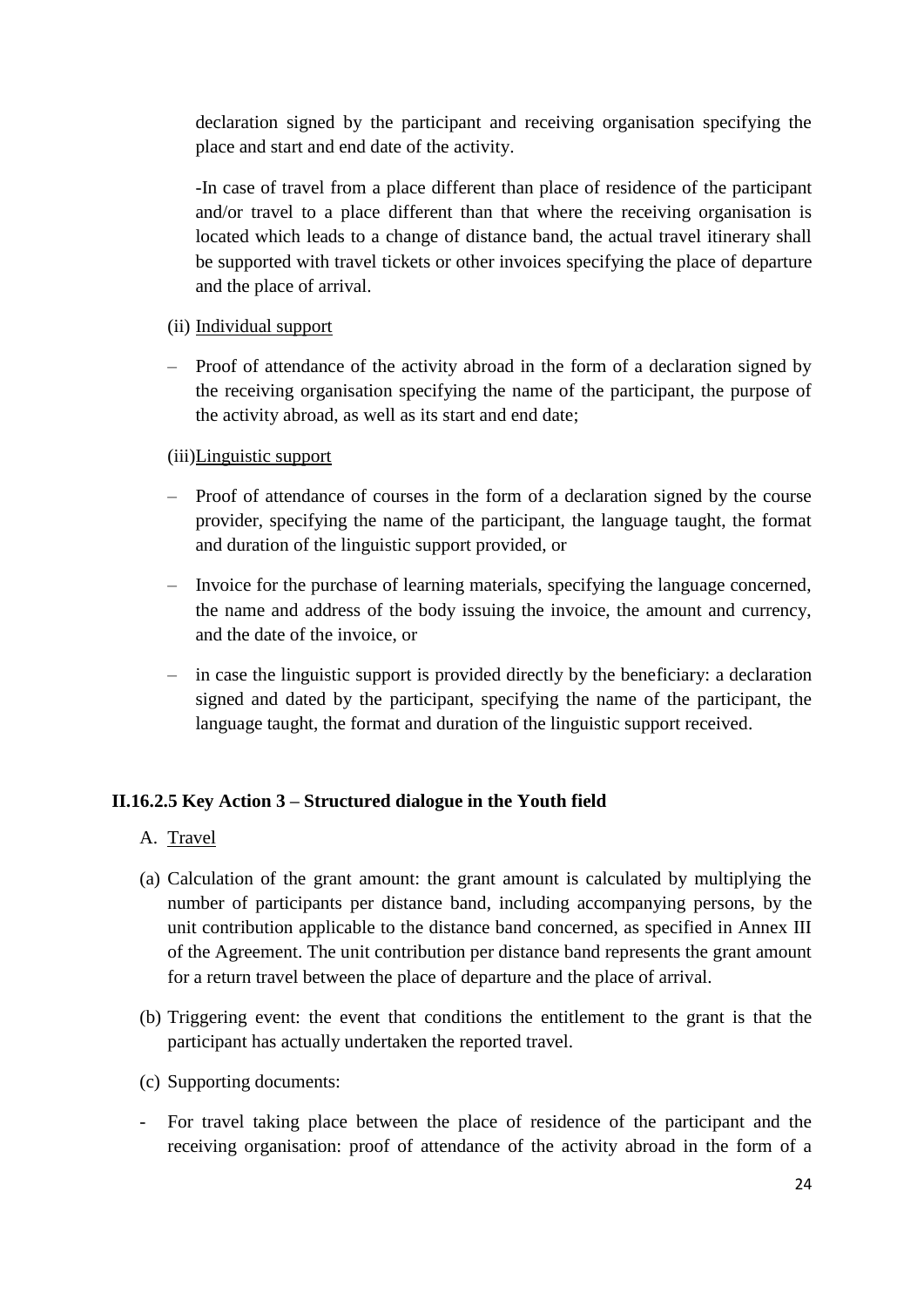declaration signed by the participant and receiving organisation specifying the place and start and end date of the activity, as well as the name and e-mail address of the participant;

- In case of travel from a place different than place of residence of the participant and/or travel to a place different than that where the receiving organisation is located which leads to a change of distance band, the actual travel itinerary shall be supported with travel tickets or other invoices specifying the place of departure and the place of arrival. In duly justified exceptional cases when the third party evidence cannot be provided, the participant and the receiving organisation can sign a declaration specifying the place of departure and the place of arrival, as well as the name and email address of the participant.
- B. Organisational support
- (a) Calculation of the grant amount: the grant amount is calculated by multiplying the number of days per participant with the unit contribution applicable per day for the receiving country concerned as specified in Annex III of the Agreement.
- (b) Triggering event: the event that conditions the entitlement to the grant is that the participant has actually attended the structured dialogue meeting for the specified period.
- (c) Supporting documents:
- Proofs of attendance of the structured dialogue meeting in the form of a declaration signed by the participant specifying the place and start and end date of the activity, as well as the name and e-mail address of the participant.

#### **II.16.3 Conditions for the reimbursement of actual costs**

Where the grant takes the form of a reimbursement of actual costs, the following conditions shall apply:

- (a) they are incurred by the beneficiary;
- (b) they are incurred in the period set out in Article I.2.2.;
- (c) they are indicated in the estimated budget set out in Annex II or eligible following budget transfers in accordance with Article I.3.2;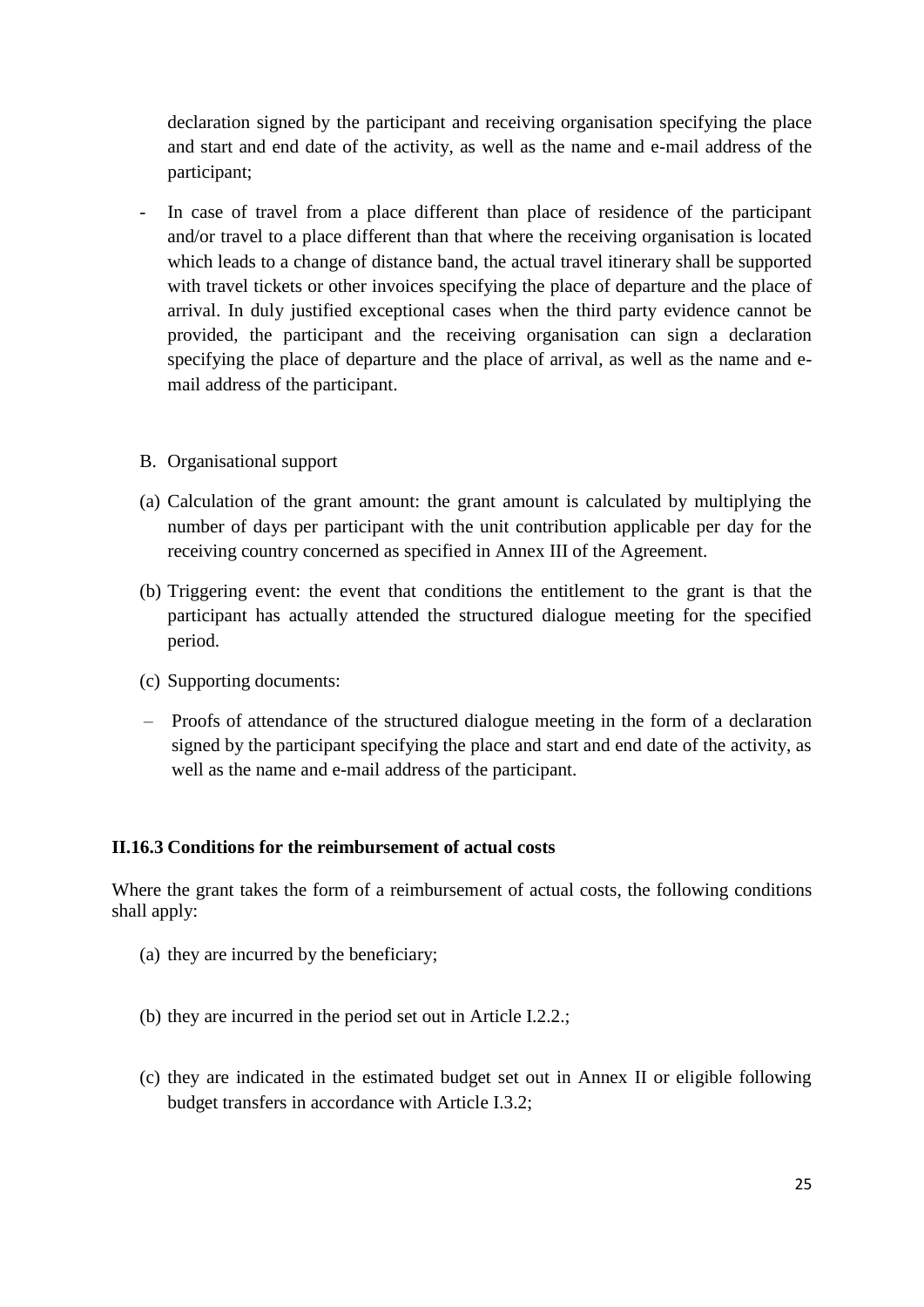- (d) they are incurred in connection with the Project as described in Annex I and are necessary for its implementation;
- (e) they are identifiable and verifiable, in particular being recorded in the accounting records of the beneficiary and determined according to the applicable accounting standards of the country where the beneficiary is established and with the usual cost accounting practices of the beneficiary;
- (f) they comply with the requirements of applicable tax and social legislation;
- (g) they are reasonable, justified, and comply with the principle of sound financial management, in particular regarding economy and efficiency;
- (h) they are not covered by a unit contribution as specified in Article II.16.1.

### **II.16.4 Calculation of actual cost**

#### **II.16.4.1 Key Action 1 – School/Adult education, Higher education**

- A. Special needs support
- (a) Calculation of the grant amount: the grant is a reimbursement of 100% of the eligible costs actually incurred.
- (b) Eligible costs: costs directly related to participants with disabilities and accompanying persons (including costs related to travel and subsistence, if justified and as long as a grant for these participants is not requested through budget categories "travel" and "individual support") and that are additional to costs supported by a unit contribution as specified in Article II.16.1.
- (c) Supporting documents: invoices of the actual costs incurred, specifying the name and address of the body issuing the invoice, the amount and currency, and the date of the invoice.
- B. Exceptional costs
- (a) Calculation of the grant amount: the grant is a reimbursement of 75% of the eligible costs actually incurred (for the financial guarantee).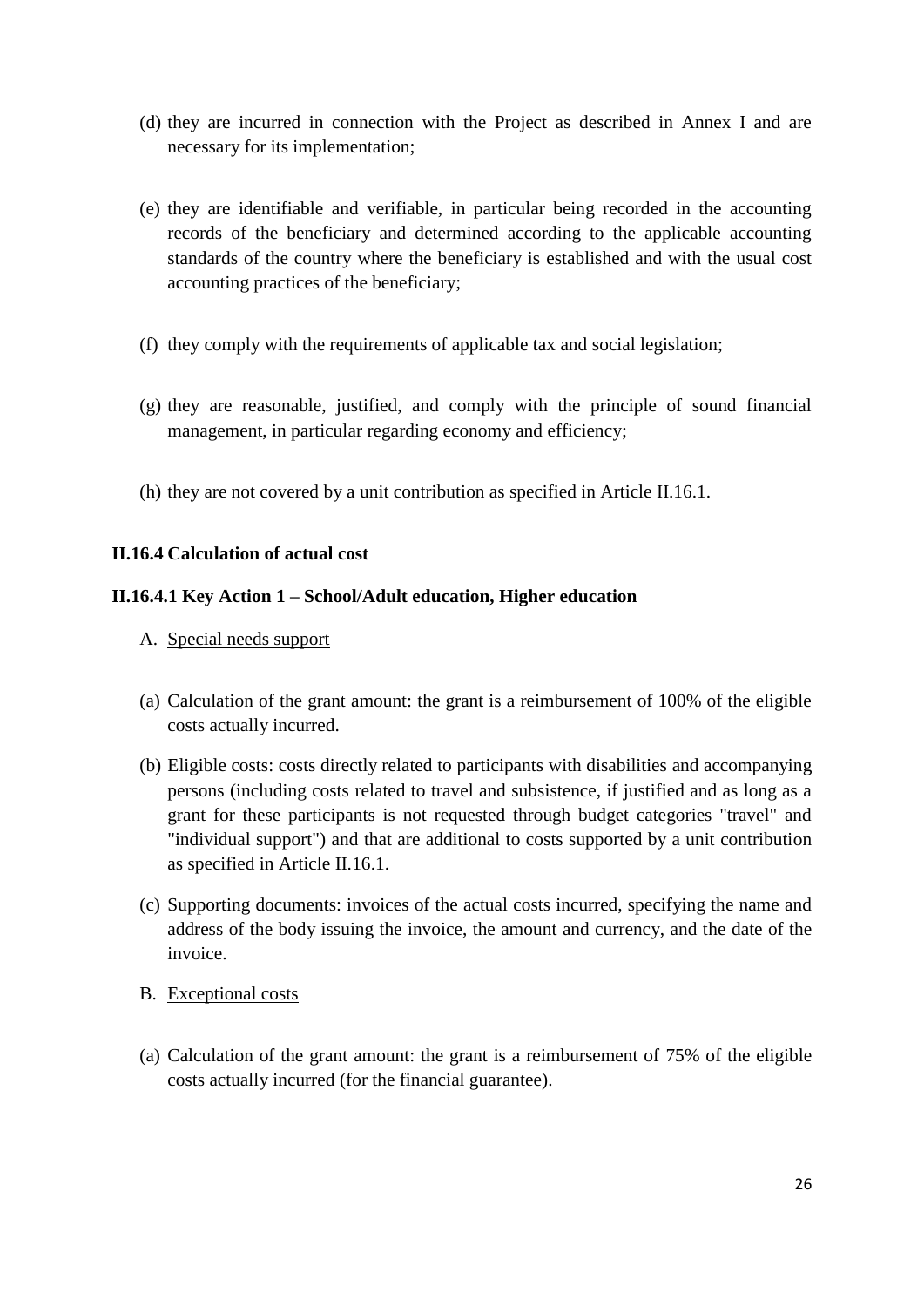- (b) Eligible costs: costs relating to a pre-financing guarantee lodged by the beneficiary where such guarantee is required by the NA, as specified in Article I.4.1 of the Agreement.
- (c) Supporting documents: proof of the cost the financial guarantee issued by the body providing the guarantee to the beneficiary, specifying the name and address of the body issuing the financial guarantee, the amount and currency of the cost of the guarantee, and providing the date and signature of the legal representative of the body issuing the guarantee.

# **II.16.4.2Key Action 1 – Vocational education and training**

- A. Special needs support
- (a) Calculation of the grant amount: the grant is a reimbursement of 100% of the eligible costs actually incurred.
- (b) Eligible costs: costs directly related to participants with disabilities and accompanying persons (including costs related to travel and subsistence, if justified and as long as a grant for these participants is not requested through budget categories "travel" and "individual support") and that are additional to costs supported by a unit contribution as specified in Article II.16.1.
- (c) Supporting documents: invoices of the actual costs incurred, specifying the name and address of the body issuing the invoice, the amount and currency, and the date of the invoice.
- B. Exceptional costs
- (a) Calculation of the grant amount: the grant is a reimbursement of 75% of the eligible costs actually incurred (for the financial guarantee) or 100% of the eligible costs actually incurred (for the participation of learners with fewer opportunities).
- (b) Eligible costs:
- costs that are indispensable to allow learners with fewer opportunities to participate in the action (excluding costs for travel and individual support for participants and accompanying persons) and that are additional to costs supported by a unit contribution as specified in Article II.16.1
- costs relating to a pre-financing guarantee lodged by the beneficiary where such guarantee is required by the NA, as specified in Article I.4.1 of the Agreement.
- (c) Supporting documents: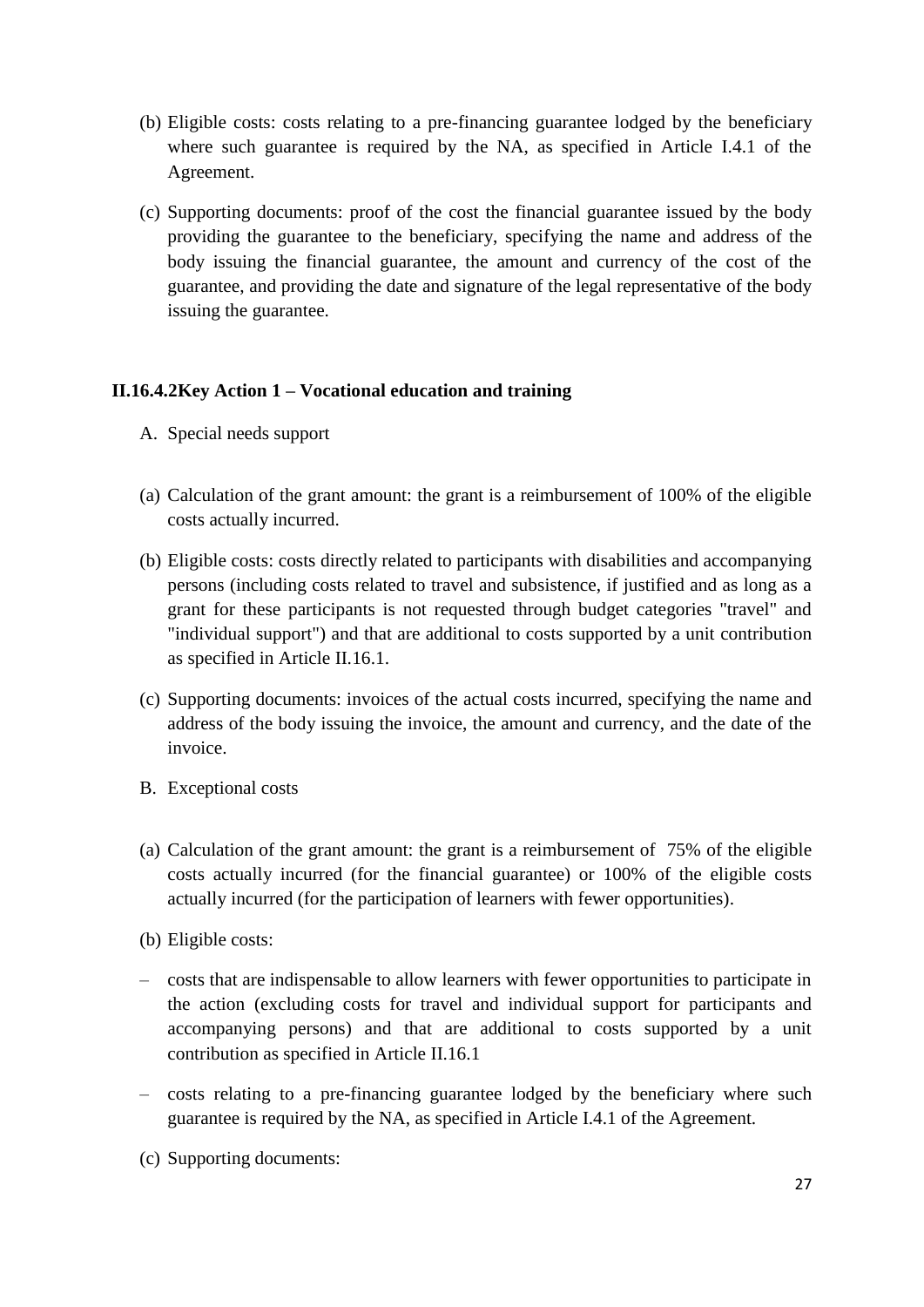- In the case of costs related to the participation of learners with fewer opportunities: invoices of the actual costs incurred, specifying the name and address of the body issuing the invoice, the amount and currency, and the date of the invoice.
- In the case of a financial guarantee: proof of the cost the financial guarantee issued by the body providing the guarantee to the beneficiary, specifying the name and address of the body issuing the financial guarantee, the amount and currency of the cost of the guarantee, and providing the date and signature of the legal representative of the body issuing the guarantee.

# **II.16.4.3 Key Action 2 – school-to-school Strategic Partnerships**

- A. Special needs support
- (a) Calculation of the grant amount: the grant is a reimbursement of 100% of the eligible costs actually incurred.
- (b) Eligible costs: costs directly related to participants with disabilities and accompanying persons beyond the  $60<sup>th</sup>$  day of stay, and that are additional to costs supported by a unit contribution as specified in Article II.16.1.
- (c) Supporting documents: invoices of the actual costs incurred, specifying the name and address of the body issuing the invoice, the amount and currency, and the date of the invoice.
- B. Exceptional costs
- (a) Calculation of the grant amount: the grant equals the reimbursement of 75% of the eligible costs actually incurred with a maximum of  $\epsilon$  50.000 per project excluding the costs of a financial guarantee if required by the Agreement, whichever of both ceilings is the lowest.
- (b) Eligible costs
- Sub-contracting: sub-contracting and purchase of goods and services in so far as applied for by the beneficiary as specified in Annex I and in so far as approved by the NA as specified in Annex II;
- Financial guarantee: costs relating to a pre-financing guarantee lodged by the beneficiary where such guarantee is required by the NA, as specified in Article I.4.1 of the Agreement.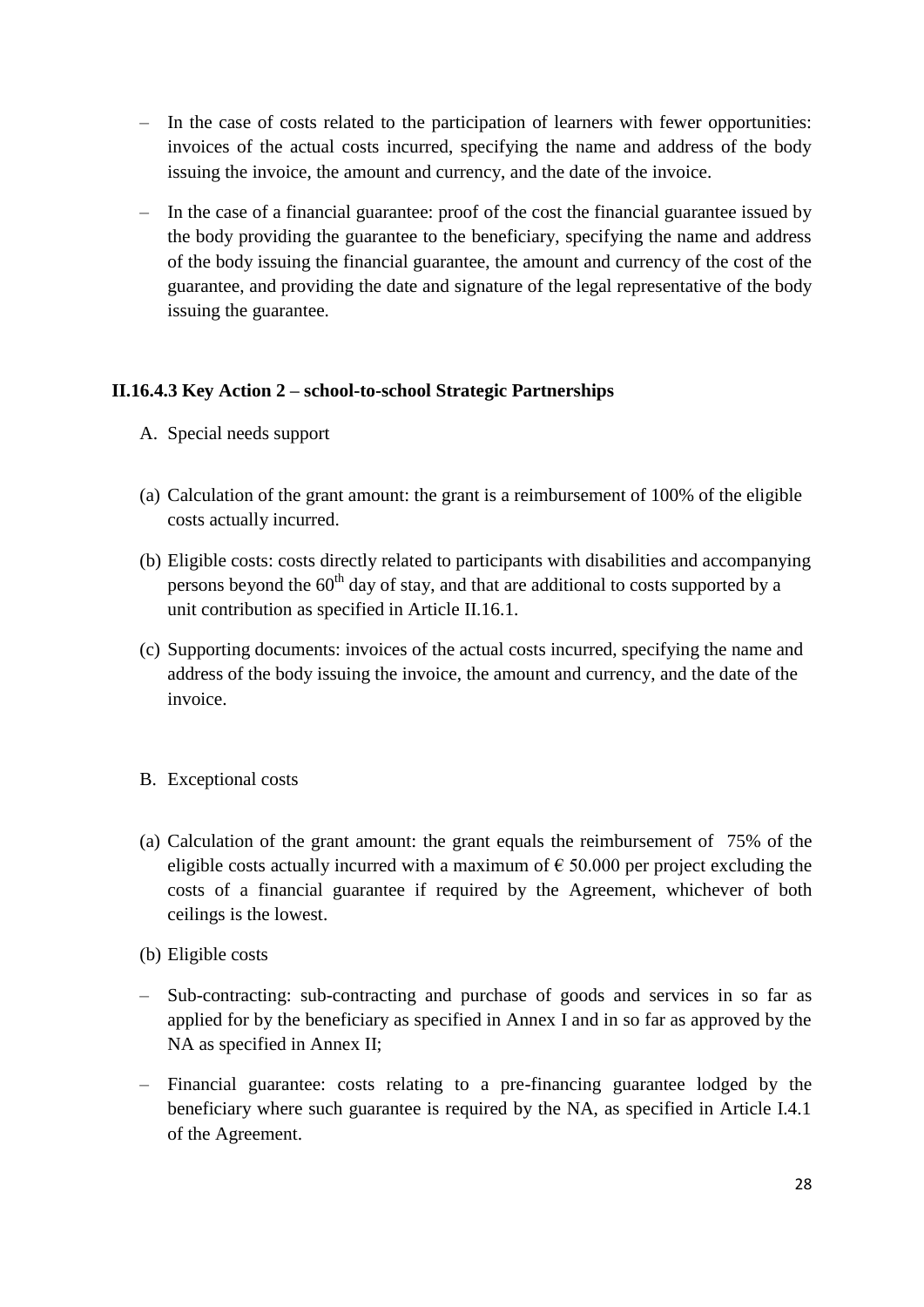- Cost related to the depreciation costs of equipment or other assets (new or secondhand) as recorded in the accounting statements of the beneficiary, provided that the asset has been purchased in accordance with Article II.9 and that it is written off in accordance with the international accounting standards and the usual accounting practices of the beneficiary. The costs of rental or lease of equipment or other assets are also eligible, provided that these costs do not exceed the depreciation costs of similar equipment or assets and are exclusive of any finance fee.
- (c) Supporting documents:
- Sub-contracting: invoices of the actual costs incurred, specifying the name and address of the body issuing the invoice, the amount and currency, and the date of the invoice.
- Financial guarantee: proof of the cost the financial guarantee issued by the body providing the guarantee to the beneficiary, specifying the name and address of the body issuing the financial guarantee, the amount and currency of the cost of the guarantee, and providing the date and signature of the legal representative of the body issuing the guarantee.
- Depreciation costs: proof of the purchase, rental or lease of the equipment, as recorded in the beneficiary's accounting statements, justifying that these costs correspond to the period set out in Article I.2.2 and the rate of actual use for the purposes of the action may be taken into account.

# **II.16.4.4 Key Action 3 – Structured dialogue in the Youth field**

- A. Special needs support
- (a) Calculation of the grant amount: the grant is a reimbursement of 100% of the eligible costs actually incurred.
- (b) Eligible costs: costs directly related to participants with disabilities and accompanying persons (including costs related to travel and subsistence, if justified and as long as a grant for these participants is not requested through budget categories "travel" and "organisational support") and that are additional to costs supported by a unit contribution as specified in Article II.16.1.
- (c) Supporting documents: proof of payment of the actual costs incurred on the basis of invoices of the actual costs incurred, specifying the name and address of the body issuing the invoice, the amount and currency, and the date of the invoice.
- B. Exceptional costs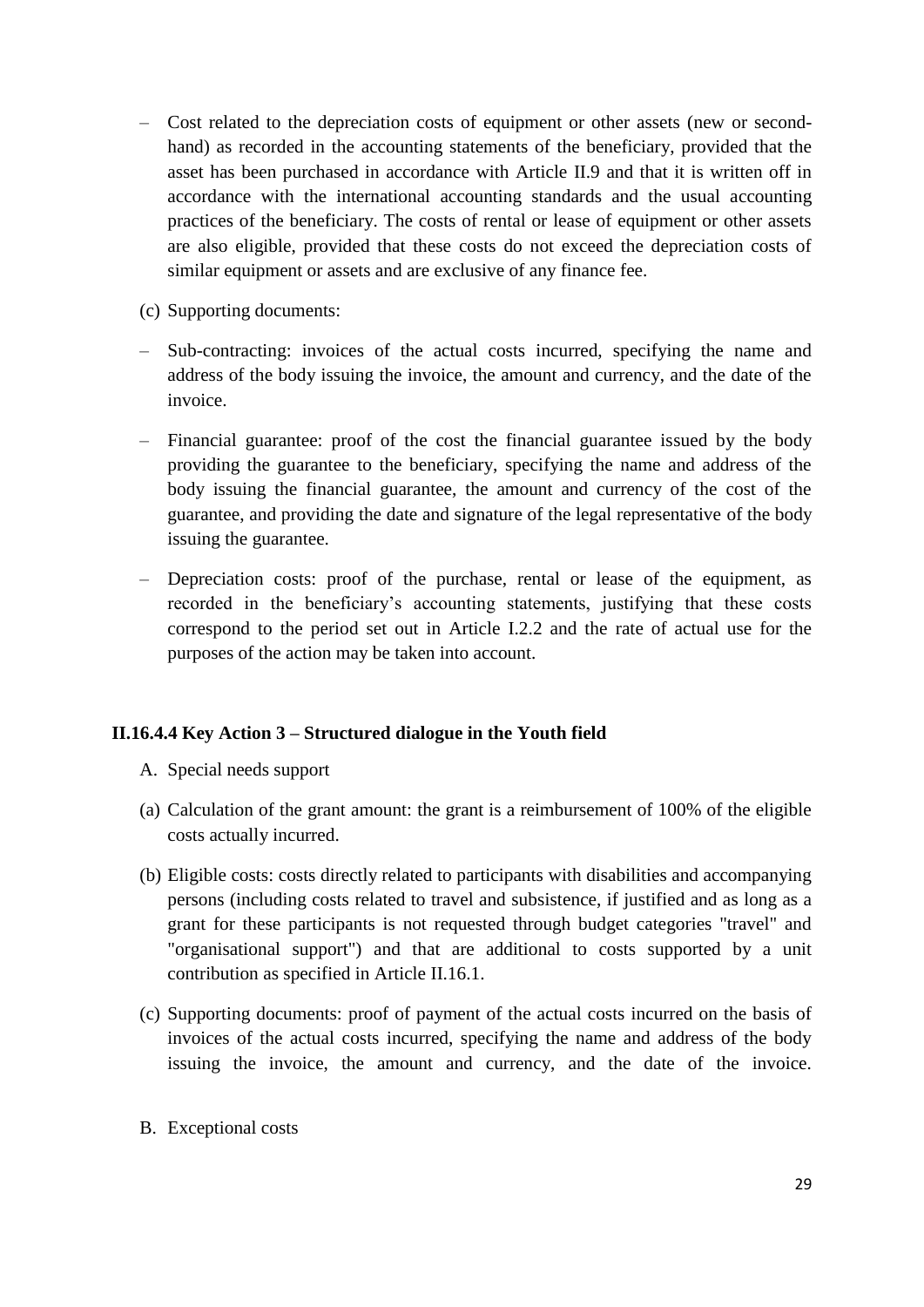- Calculation of the grant amount: the grant is a reimbursement of 75% of the eligible costs actually incurred (for costs connected to (online) consultations and opinion polls of young people, for financial guarantee and dissemination activities) or 100% of the eligible costs actually incurred (for the additional costs directly related to participants with fewer opportunities and for costs related to visa, residence permits, vaccinations of participants in mobility activities abroad).
- (a) Eligible costs:
- costs related to visa, residence permits, vaccinations of participants in mobility activities abroad
- costs connected to (online) consultations and opinion polls of young people if necessary for the Project
- costs connected to dissemination and exploitation of results
- additional costs directly related to participants with fewer opportunities.
- (b) Supporting documents:
- In the case of costs related to visa, residence permits, vaccinations: proof of payment on the basis of invoices specifying the name and address of the body issuing the invoice, the amount and currency, and the date of the invoice;
- In the case of costs connected to (online) consultations and opinion polls of young people: proof of payment of the costs incurred on the basis of an invoice specifying the name and address of the body issuing the invoice, the amount and currency, and the date of the invoice;
- In case of costs connected to dissemination and exploitation of results: proof of payment of the costs incurred on the basis of an invoice specifying the name and address of the body issuing the invoice, the amount and currency, and the date of the invoice;
- In case of additional costs directly related to participants with fewer opportunities: proof of payment of the costs incurred on the basis of an invoice specifying the name and address of the body issuing the invoice, the amount and currency, and the date of the invoice;

#### **II.16.5 Ineligible costs**

In addition to any other costs which do not fulfill the conditions set out in Articles II.16.1 and II.16.3, the following costs shall not be considered eligible: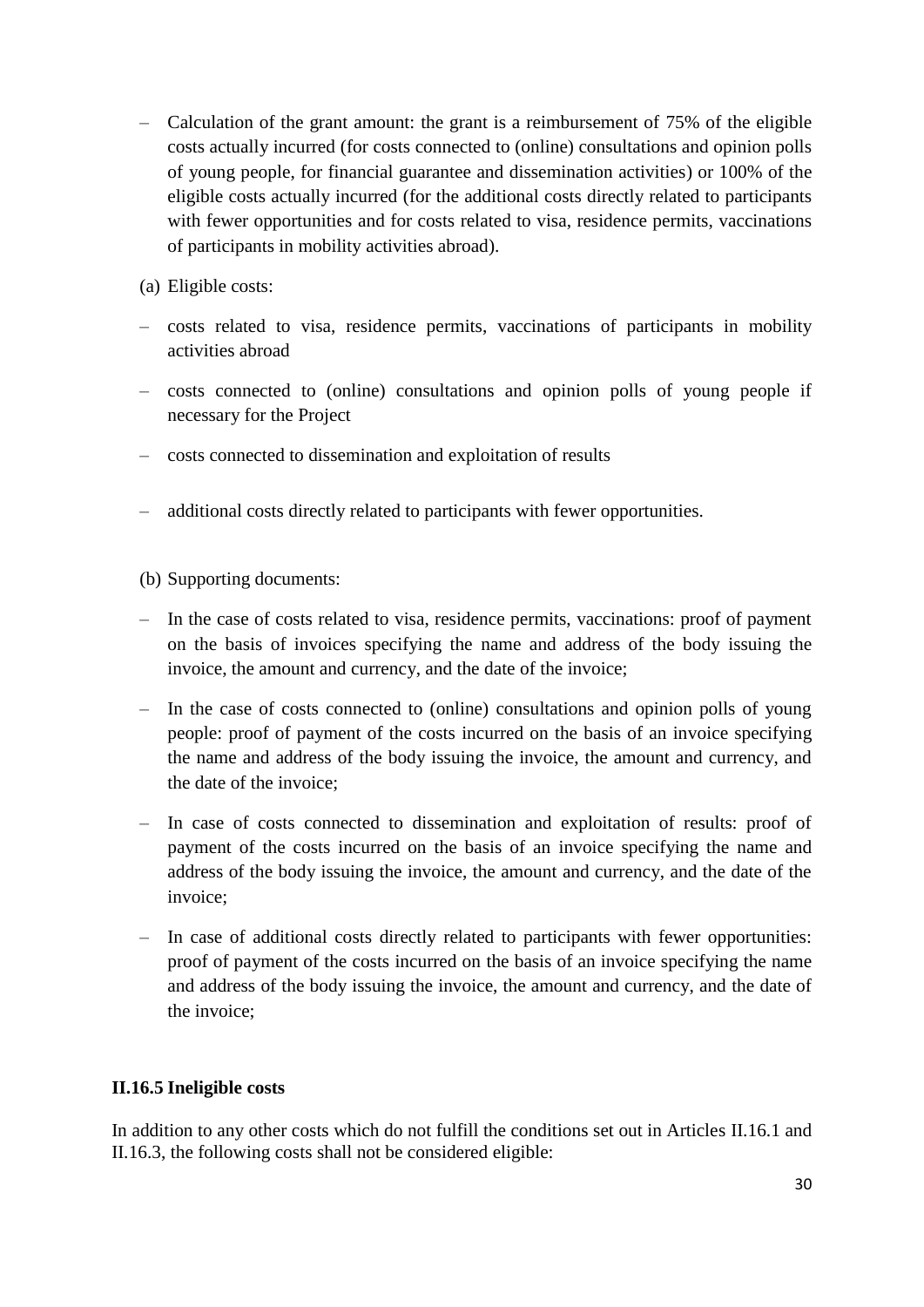- (a) return on capital;
- (b) debt and debt service charges;
- (c) provisions for losses or debts;
- (d) interest owed;
- (e) doubtful debts;
- (f) exchange losses;
- (g) costs of opening and operating bank accounts (including costs of transfers from the NA charged by the bank of the beneficiary);
- (h) costs declared by the beneficiary in the framework of another Project receiving a grant financed from the Union budget (including grants awarded by a Member State and financed from the Union budget and grants awarded by other bodies than the Commission for the purpose of implementing the Union budget); in particular, indirect costs shall not be eligible under a grant for a Project awarded to the beneficiary when it already receives an operating grant financed from the Union budget during the period in question;
- (i) in the case of renting or leasing of equipment, the cost of any buy-out option at the end of the lease or rental period;
- (j) contributions in kind from third parties;
- (k) excessive or reckless expenditure;
- (l) VAT, when is considered as recoverable under the applicable national VAT legislation.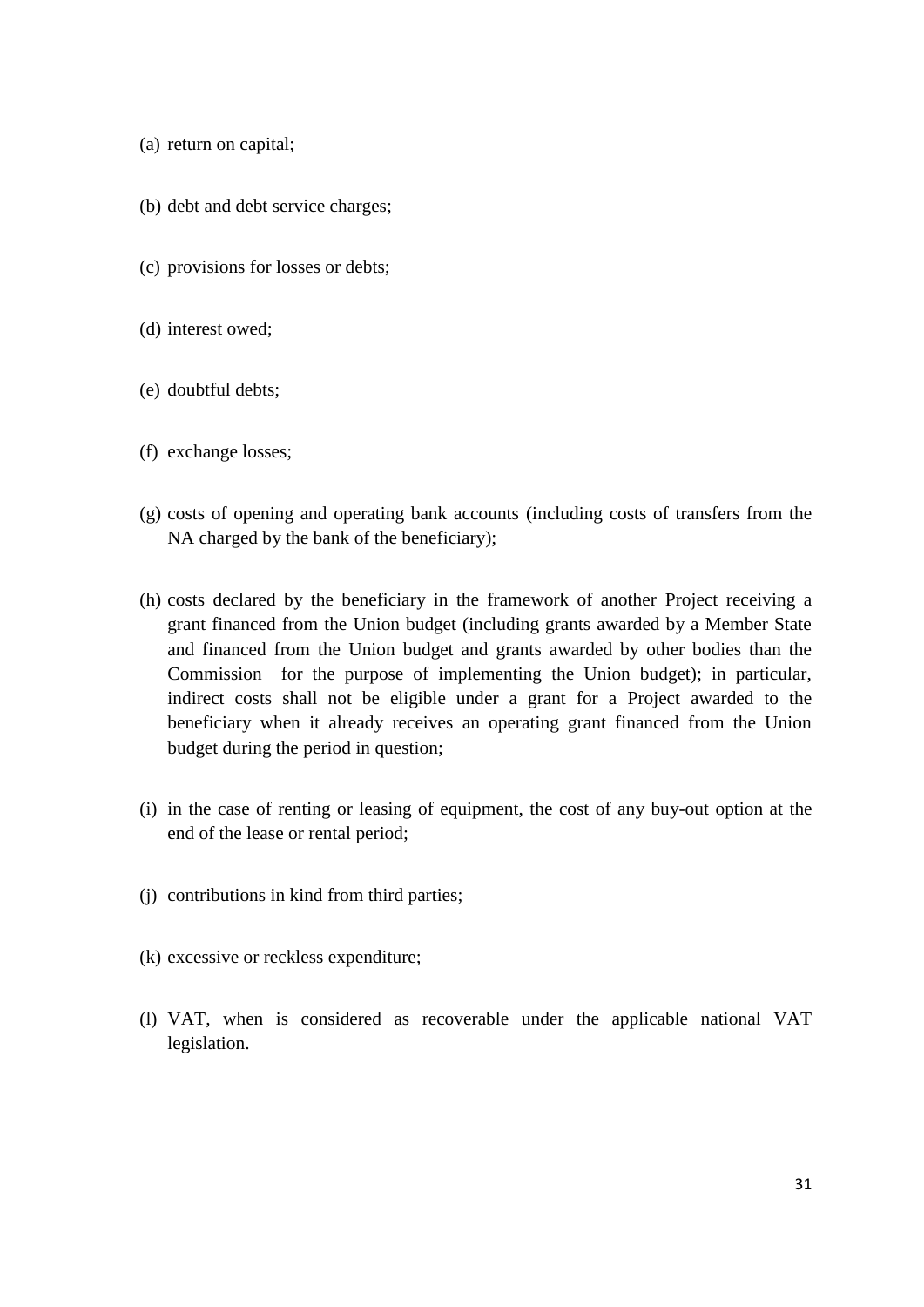# **- FURTHER PAYMENT ARRANGEMENTS**

#### **II.17.1 Financial guarantee**

Where payment of pre-financing is conditional on receipt of a financial guarantee, the financial guarantee shall fulfill the following conditions:

- (a) it is provided by a bank or an approved financial institution or, at the request of the beneficiary and acceptance by the NA, by a third party;
- (b) the guarantor stands as first-call guarantor and does not require the NA have recourse against the principal debtor (i.e. the beneficiary); and
- (c) it provides that it remains in force until the pre-financing is cleared against payment of the balance by the NA and, in case the payment of the balance is made in accordance with Article II.19, three months after the beneficiary was notified in accordance with Article II.19.2 second sub-paragraph. The NA shall release the guarantee within the following month.

### **II.17.2 Suspension of the time limit for payment**

The NA may suspend the time limit for payment specified in Articles I.4.2 and I.4.4 at any time by formally notifying the beneficiary that its request for payment cannot be met, either because it does not comply with the provisions of the Agreement, or because the appropriate supporting documents have not been produced, or because there is doubt about the eligibility of the costs declared in the interim or final reports.

The beneficiary shall be notified as soon as possible of any such suspension, together with the reasons thereof.

Suspension shall take effect on the date when notification is sent by the NA. The remaining payment period shall start to run again from the date on which the requested information or revised documents are received or the necessary further verification, including on-the-spot checks, is carried out. Where the suspension exceeds two months, the beneficiary may request a decision by the NA on whether the suspension is to be continued.

Where the time limit for payment has been suspended following the rejection of one of the interim reports provided for by Article I.4.2 or the final report provided for by Article I.4.3 and the new report submitted is also rejected, the NA reserves the right to terminate the Agreement in accordance with Article II.15.2.1(b)*,* with the effects described in Article II.15.3*.*

# **II.17.3 Suspension of payments**

The NA may, at any time during the implementation of the Agreement, suspend the prefinancing payments or payment of the balance: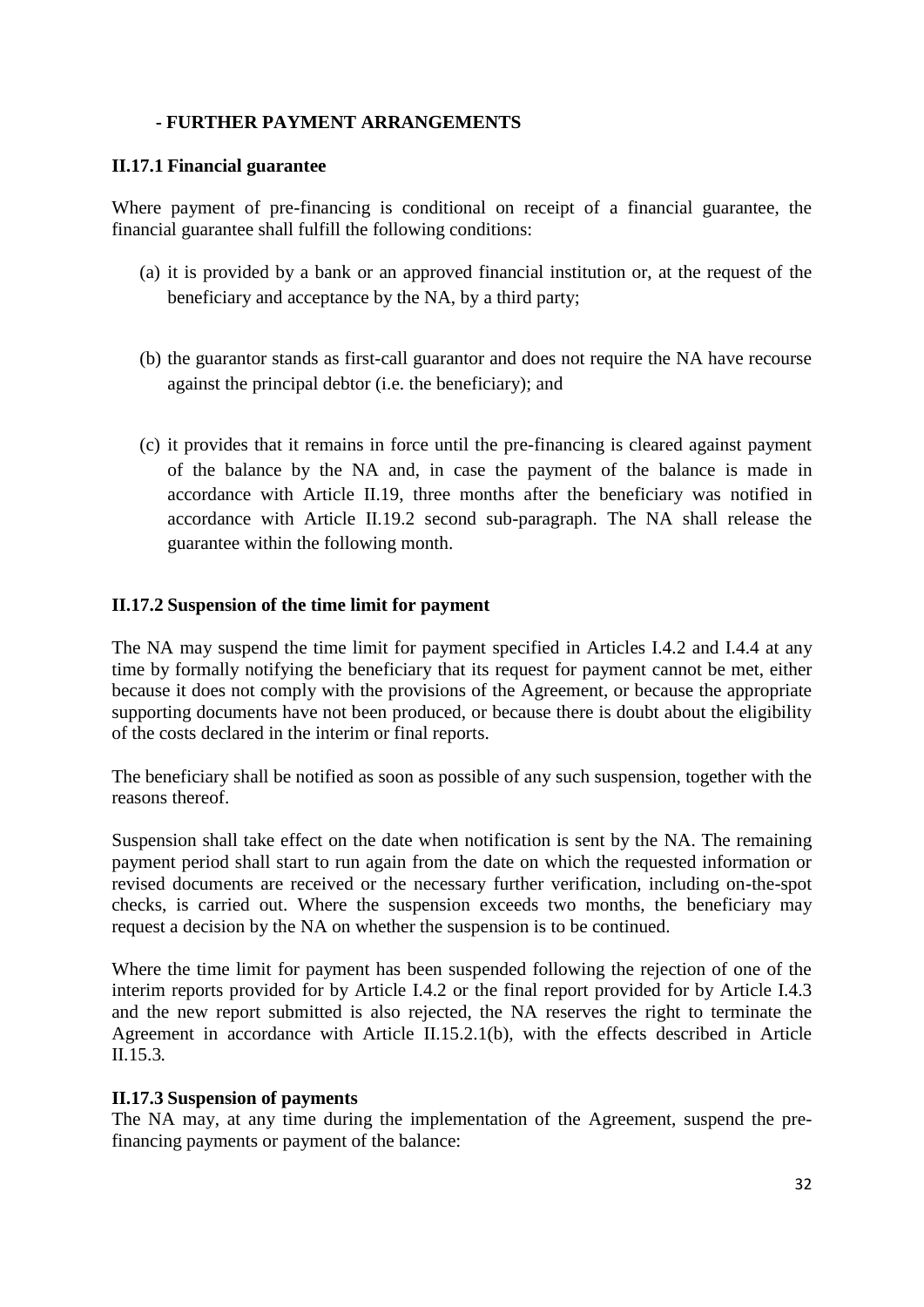- (a) if the NA has evidence that the beneficiary has committed substantial errors, irregularities or fraud in the award procedure or in the implementation of the grant, or if the beneficiary fails to comply with its obligations under the Agreement;
- (b) if the NA suspects substantial errors, irregularities, fraud or breach of obligations committed by the beneficiary in the award procedure or in the implementation of the Agreement and needs to verify whether they have actually occurred.

Before suspending payments, the NA shall formally notify the beneficiary of its intention to suspend payments, specifying the reasons thereof and, in the cases referred to in point (a) of the first subparagraph, the necessary conditions for resuming payments. The beneficiary shall be invited to make any observations within 30 calendar days from receipt of this notification.

If, after examination of the observations submitted by the beneficiary, the NA decides to stop the procedure of payment suspension, the NA shall formally notify the beneficiary thereof.

If no observations have been submitted or if, despite the observations submitted by the beneficiary, the NA decides to pursue the procedure of payment suspension, it may suspend payments by formally notifying the beneficiary, specifying the reasons for the suspension and, in the cases referred to in point (a) of the first subparagraph, the definitive conditions for resuming payments or, in the case referred to in point (b) of the first subparagraph, the indicative date of completion of the necessary verification.

The suspension of payments shall take effect on the date when the notification is sent by the NA.

In order to resume payments, the beneficiary shall endeavour to meet the notified conditions as soon as possible and shall inform the NA of any progress made in this respect.

The NA shall, as soon as it considers that the conditions for resuming payments have been met or the necessary verification, including on-the-spot checks, has been carried out, formally notify the beneficiary thereof.

During the period of suspension of payments and without prejudice to the right to suspend the implementation in accordance with Article II.14.1 or to terminate the Agreement in accordance with Article II.15.1, the beneficiary is not entitled to submit any requests for payments.

The corresponding requests for payments may be submitted as soon as possible after resumption of payments or may be included in the first request for payment due following resumption of payments in accordance with the schedule laid down in Article I.4.2 and Article I.4.3

#### **II.17.4 Notification of amounts due**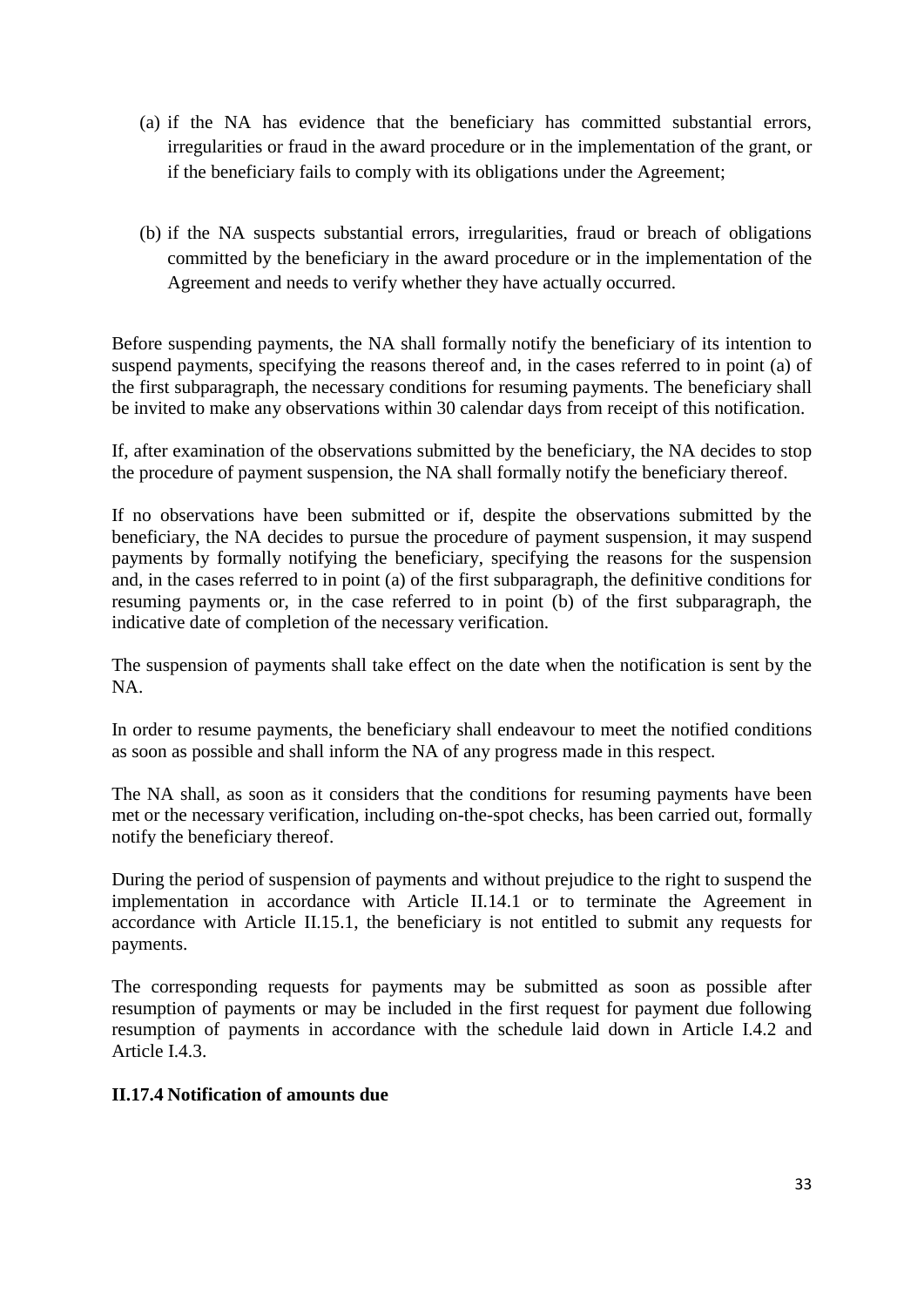The NA shall formally notify the amounts due, specifying whether it is a further prefinancing payment, or the payment of the balance. In the case of payment of the balance, it shall also specify the final amount of the grant determined in accordance with Article II.18.

### **II.17.5 Interest on late payment**

On expiry of the time limits for payment specified in Articles I.4.2, I.4.3 and I.4.4 and II.17.1, and without prejudice to Articles II.17.2 and II.17.3, the beneficiary is entitled to interest on late payment. The interest payable shall not be considered for the purposes of determining the final amount of grant within the meaning of Article II.18.3.

The interest payable shall be determined according to the provisions laid down in the national law applicable to the Agreement or in the rules of the NA.

In the absence of such provisions the interest payable shall be determined according to the following rules:

- (a) The late payment interest rate is the rate applied by the European Central Bank for its main refinancing operations in euros ("the reference rate"), plus three and a half points. The reference rate shall be the rate in force on the first day of the month in which the time limit for payment expires, as published in the C series of the *Official Journal of the European Union*.
- (b) The suspension of the time limit for payment in accordance with Article II.17.2 or of payment by the NA in accordance with Article II.17.3 may not be considered as late payment.
- (c) Interest on late payment shall cover the period running from the day following the due date for payment, up to and including the date of actual payment as established in Article II.17.7.
- (d) By exception, when the calculated interest is lower than or equal to EUR 200, it shall be paid only upon request submitted by the beneficiary within two months of receiving late payment.

# **II.17.6 Currency for requests for payments and payments**

All payments by the NA to the beneficiary shall be made in euro.

Where the beneficiary keeps its general accounts in euro, it shall convert costs incurred in another currency into euro according to its usual accounting practices.

Where the beneficiary keeps its general accounts in a currency other than the euro, it shall convert costs incurred in another currency into euro at the average of the daily exchange rates published in the C series of *Official Journal of the European Union*, determined over the corresponding reporting period. Where no daily euro exchange rate is published in the *Official Journal of the European Union* for the currency in question, conversion shall be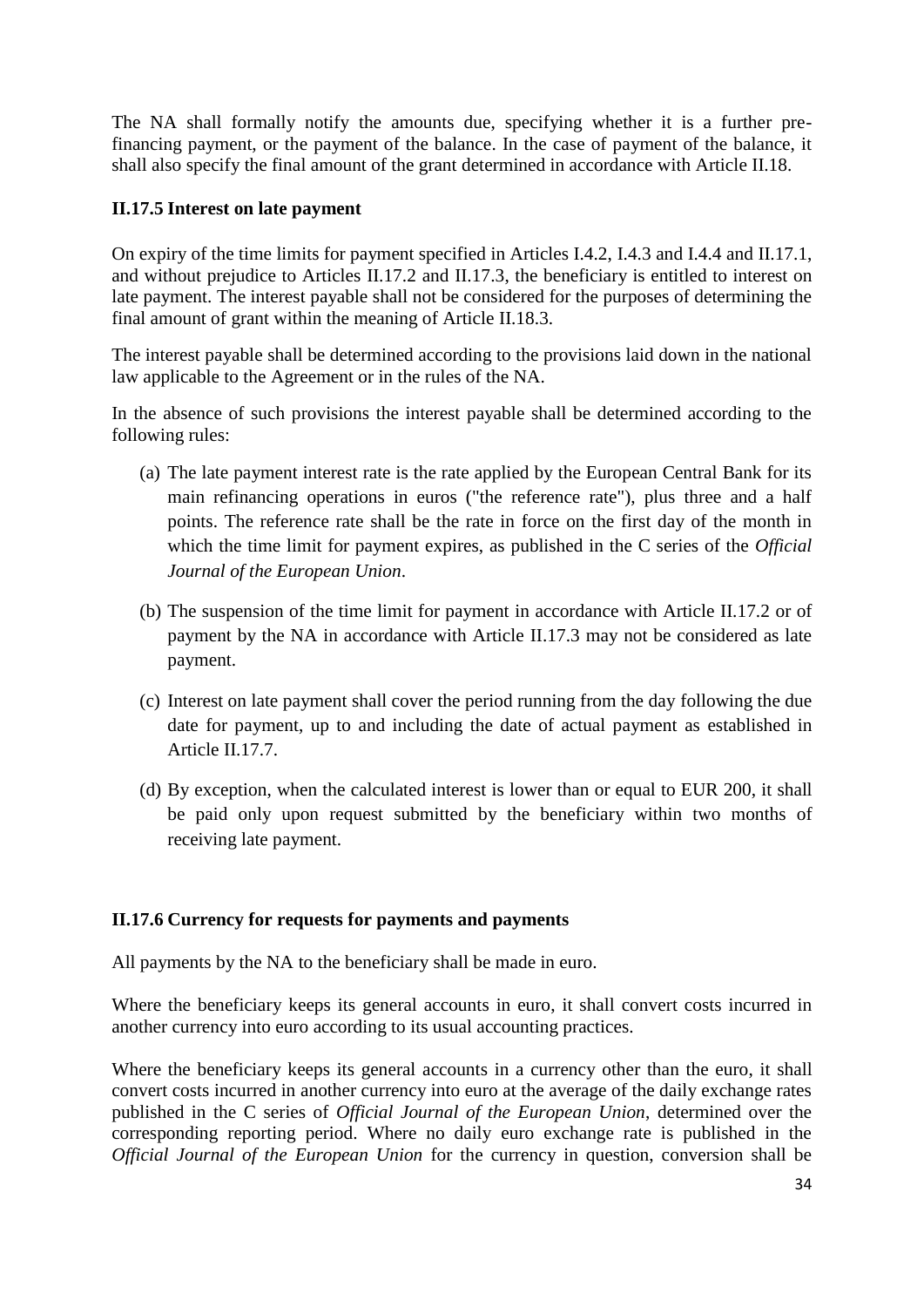made at the average of the monthly accounting rates established by the Commission and published on on its website [\(http://ec.europa.eu/budget/contracts\\_grants/info\\_contracts/inforeuro/inforeuro\\_en.cfm\)](http://ec.europa.eu/budget/contracts_grants/info_contracts/inforeuro/inforeuro_en.cfm), determined over the corresponding reporting period.

# **II.17.7 Date of payment**

Payments by the NA shall be deemed to be effected on the date when they are debited to the NA's account unless the national law provides otherwise.

# **II.17.8 Costs of payment transfers**

Costs of the payment transfers shall be borne in the following way:

- (a) costs of transfer charged by the bank of the NA shall be borne by the NA;
- (b) costs of transfer charged by the bank of the beneficiary shall be borne by the beneficiary;
- (c) all costs of repeated transfers caused by one of the parties shall be borne by the party which caused the repetition of the transfer.

# **- DETERMINING THE FINAL AMOUNT OF THE GRANT**

# **II.18.1 Calculation of the final amount**

Without prejudice to Articles II.18.2, II.18.3 and II.18.4, the final amount of the grant shall be determined as follows:

- (a) where the grant takes the form of the reimbursement of eligible costs, the amount shall be obtained by application of the reimbursement rate specified in that Article to the eligible costs of the Project approved by the NA for the corresponding categories of costs, for the beneficiary;
- (b) where the grant takes the form of a unit contribution, the amount shall be obtained by multiplying the unit contribution specified in that Article by the actual number of units approved by the NA for the beneficiary.

Where Annex II provides for a combination of different forms of grants, these amounts shall be added.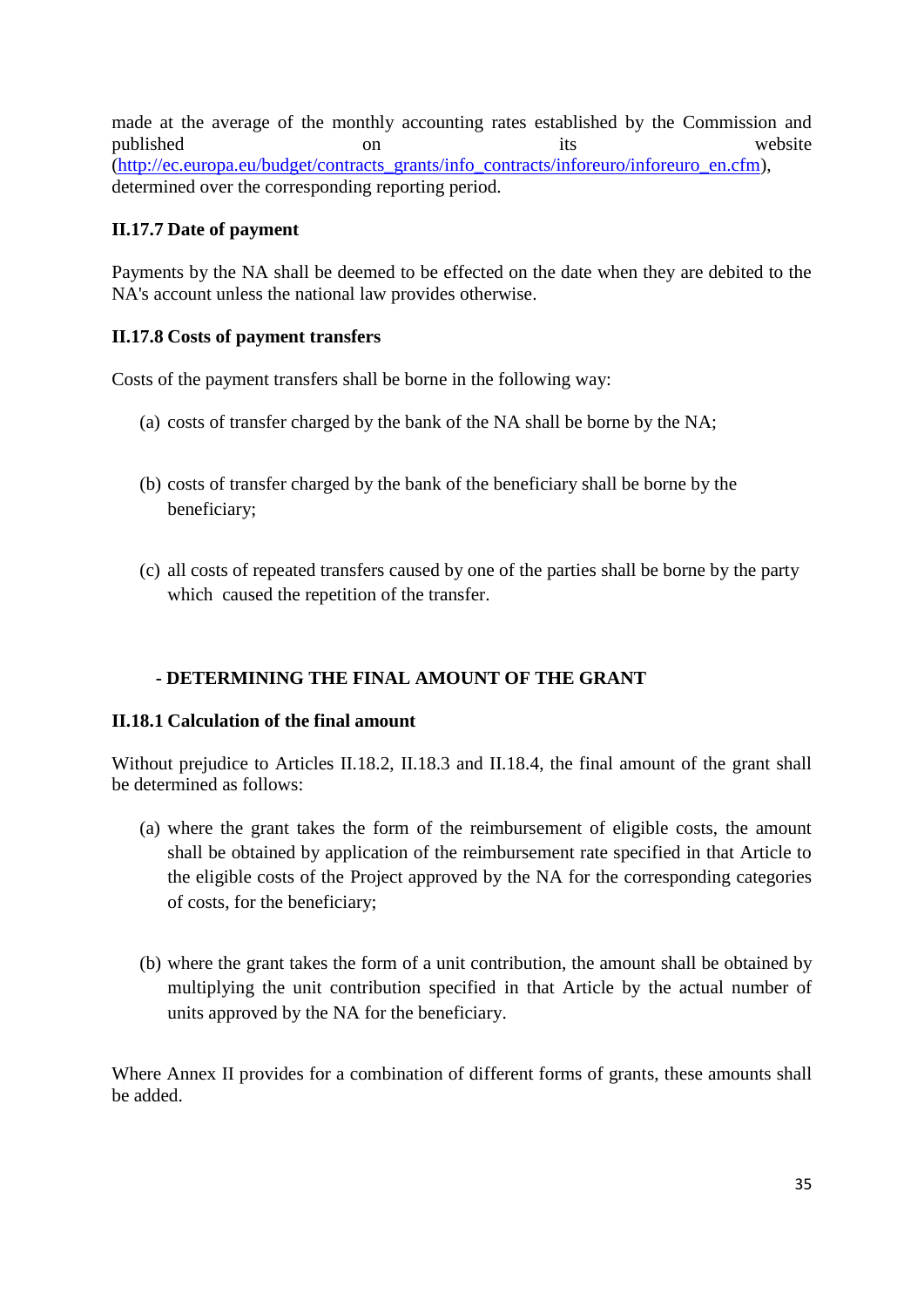### **II.18.2 Maximum amount**

The total amount paid to the beneficiary by the NA may in no circumstances exceed the maximum amount specified in Article I.3.1.

Where the amount determined in accordance with Article II.18.1 exceeds this maximum amount, the final amount of the grant shall be limited to the maximum amount specified in Article I.3.1

### **II.18.3 No-profit rule and taking into account of receipts**

- **II.18.3.1** The grant may not produce a profit for the beneficiary. "Profit" shall mean a surplus of the receipts over the eligible costs of the Project.
- **II.18.3.2** The receipts to be taken into account are the receipts established, generated or confirmed on the date on which the request for payment of the balance is drawn up by the beneficiary, which fall within one of the following two categories:
	- (a) income generated by the Project; or
	- (b) financial contributions specifically assigned by the donors to the financing of the eligible costs of the Project reimbursed by the NA in accordance with Article I.3.
- **II.18.3.3** The following shall not be considered as a receipt to be taken into account for the purpose of verifying whether the grant produces a profit for the beneficiary:
	- (a) financial contributions referred to in point (b) of Article II.18.3.2, which may be used by the beneficiary to cover costs other than the eligible costs under the Agreement;
	- (b) financial contributions referred to in point (b) of Article II.18.3.2, the unused part of which is not due to the donor at the end of the period set out in Article I.2.2.
- **II.18.3.4** The eligible costs to be taken into account are the eligible costs approved by the NA for the categories of costs reimbursed in accordance with Article II.16.
- **II.18.3.5** Where the final amount of the grant determined in accordance with Articles II.18.1 and II.18.2 would result in a profit for the beneficiary, the profit shall be deducted in proportion to the final rate of reimbursement of the actual eligible costs of the Project approved by the NA for the categories of costs referred to in Article II.16.3. This final rate shall be calculated on the basis of the final amount of the grant in the form referred to in Article I.3.1, as determined in accordance with Articles II.18.1 and II.18.2.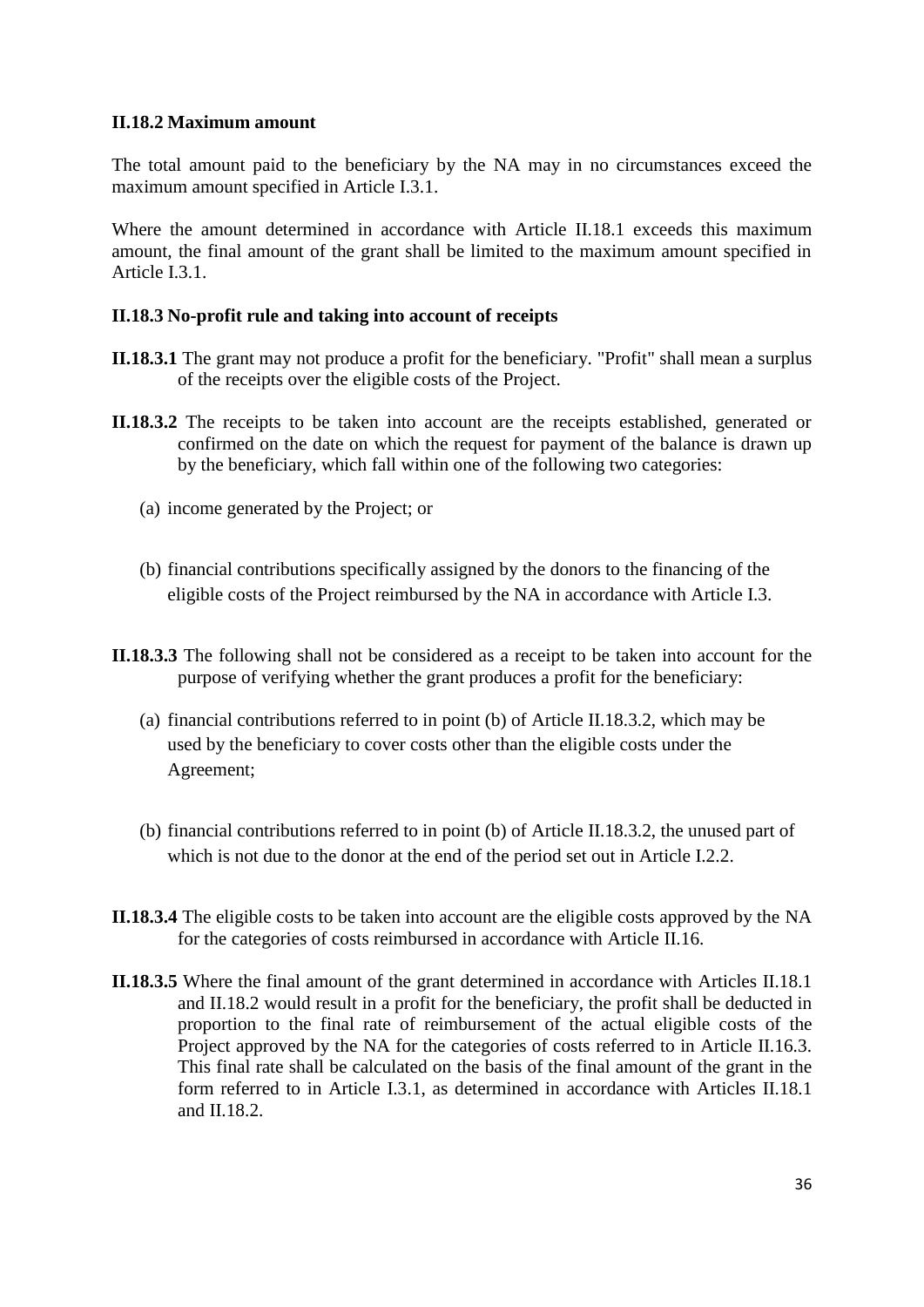### **II.18.4 Reduction for poor, partial or late implementation**

If the Project is not implemented or is implemented poorly, partially or late, the NA may reduce the grant initially provided for, in line with the actual implementation of the Project according to the terms laid down in Annex III.

### **II.18.5 Notification of the final grant amount**

The NA shall inform the beneficiary of the final grant amount by way of a formal notification letter sent within 60 calendar days of receipt of the final report from the beneficiary. The beneficiary shall make any observations on the final grant amount within 30 calendar days from the receipt of notification letter.

In so far as the beneficiary submits his observations to the NA within the authorised period, the NA shall analyse them and inform the beneficiary of the final grant amount by way of a notification letter specifying the revised final grant amount within 30 calendar days of receipt of the observations from the beneficiary.

The provisions set out in this Article are without prejudice to the possibility for the beneficiary or the NA to take legal action against the other party in accordance with the provisions set out in Article I.8.

### **- RECOVERY**

### **II.19.1 Financial responsibility**

Where an amount is to be recovered under the terms of the Agreement, the beneficiary shall repay the NA the amount in question.

# **II.19.2 Recovery procedure**

Before recovery, the NA shall notify through a notification letter the beneficiary of its intention to recover the amount unduly paid, specifying the amount due and the reasons for recovery and inviting the beneficiary to make any observations within 30 calendar days from the receipt of notification letter.

On the basis of the information provided, the NA may decide to revise the final grant amount, and if applicable, the amount to be recovered. In this case or if no observations have been submitted or if, despite the observations submitted by the beneficiary, the NA decides to pursue the recovery procedure, the NA may confirm recovery by formally notifying to the beneficiary a debit note. The debit note shall specify the amount due, the terms and the date for payment.

If the beneficiary has not reimbursed the amount due by the date specified in the debit note the NA shall recover the amount due: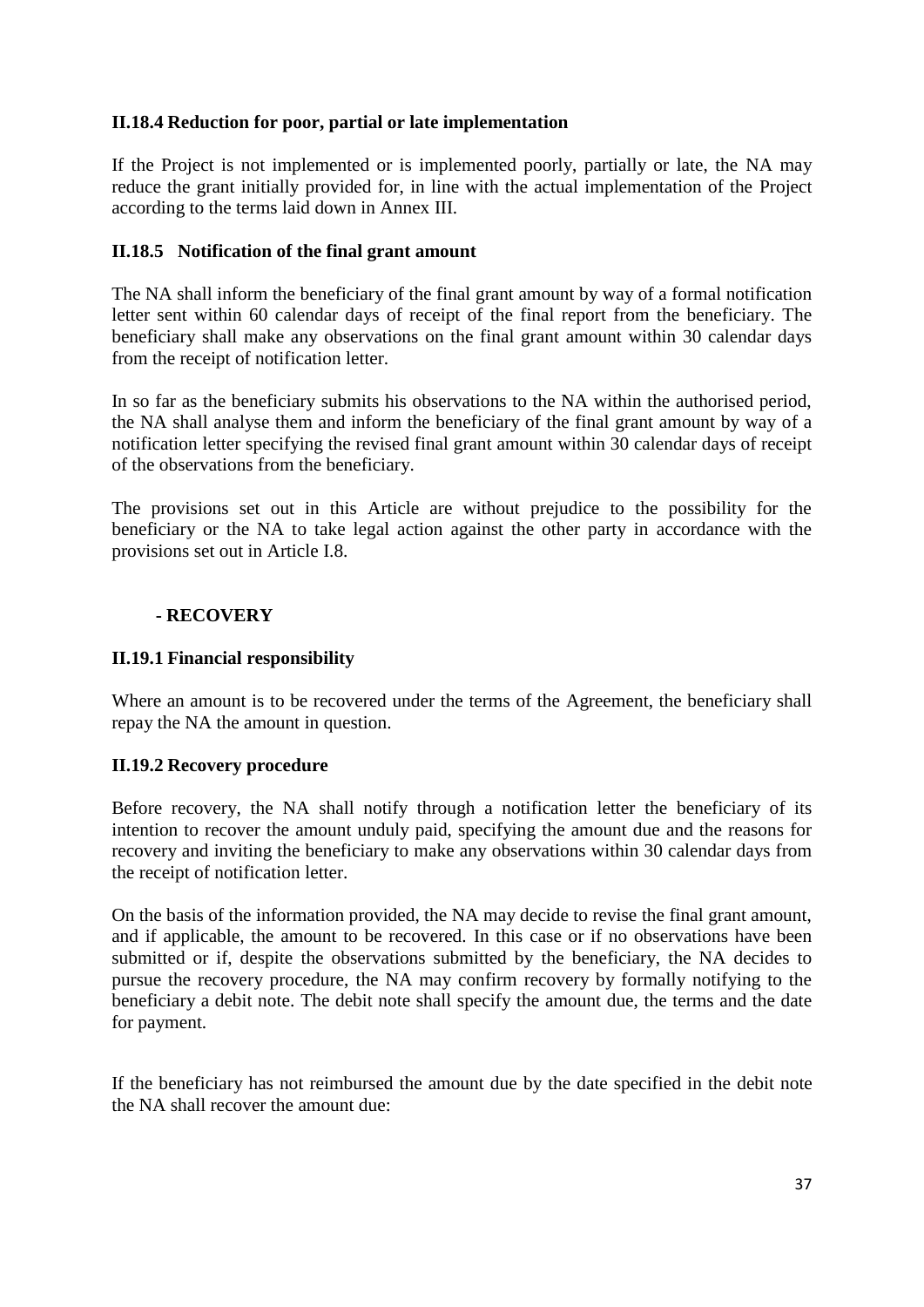- a) whenever possible, by offsetting it against any amounts owed to the beneficiary by the NA after informing him accordingly that the amount due for reimbursement will be deducted from a payment underway or from a future payment.
- b) if applicable, by drawing on the financial guarantee where provided for in accordance with Article I.4.1 ;
- $\leftrightarrow$  by taking legal action against the beneficiary in accordance with national law as determined in accordance with Article I.8.

### **II.19.3 Interest on late payment**

If payment has not been made by the date set out in the notification letter, the amount due shall bear interest at the rate established in Article II.17.5. Interest on late payment shall cover the period running from the day following the due date for payment, up to and including the date when the NA actually receives payment in full of the outstanding amount.

Any partial payment shall first be appropriated against charges and interest on late payment and then against the principal.

#### **II.19.4 Bank charges**

Bank charges incurred in connection with the recovery of the sums owed to the NA shall be borne by the beneficiary except where Directive 2007/64/EC of the European Parliament and of the Council of 13 November 2007 on payment services in the internal market amending Directives 97/7/EC, 2002/65/EC, 2005/60/EC and 2006/48/EC and repealing Directive 97/5/EC applies.

#### **- CHECKS AND AUDITS**

#### **II.20.1 Technical and financial checks or audits**

The NA and the Commission may carry out technical and financial checks and audits in relation to the use of the grant.

Information and documents provided in the framework of checks or audits shall be treated on a confidential basis.

Checks and audits made by the NA and the Commission may be carried out either directly by its own staff or by any other outside body authorised to do so on their behalf. Checks and audits may be undertaken on the basis of desk checks at the premises of the NA, the Commission or any person or body mandated by them, or they can take place on the spot at the premises of the beneficiary or sites and premises where the Project is or was carried out.

The beneficiary shall grant the NA, the Commission as well as any person or body mandated by them a full right of access to all documents concerning the implementation of the Project, its results and the use of the grant in accordance with the terms and conditions of the present Agreement. The beneficiary shall grant them also access to the sites and premises where the Project is or was carried out. This right of access shall be granted until five years after the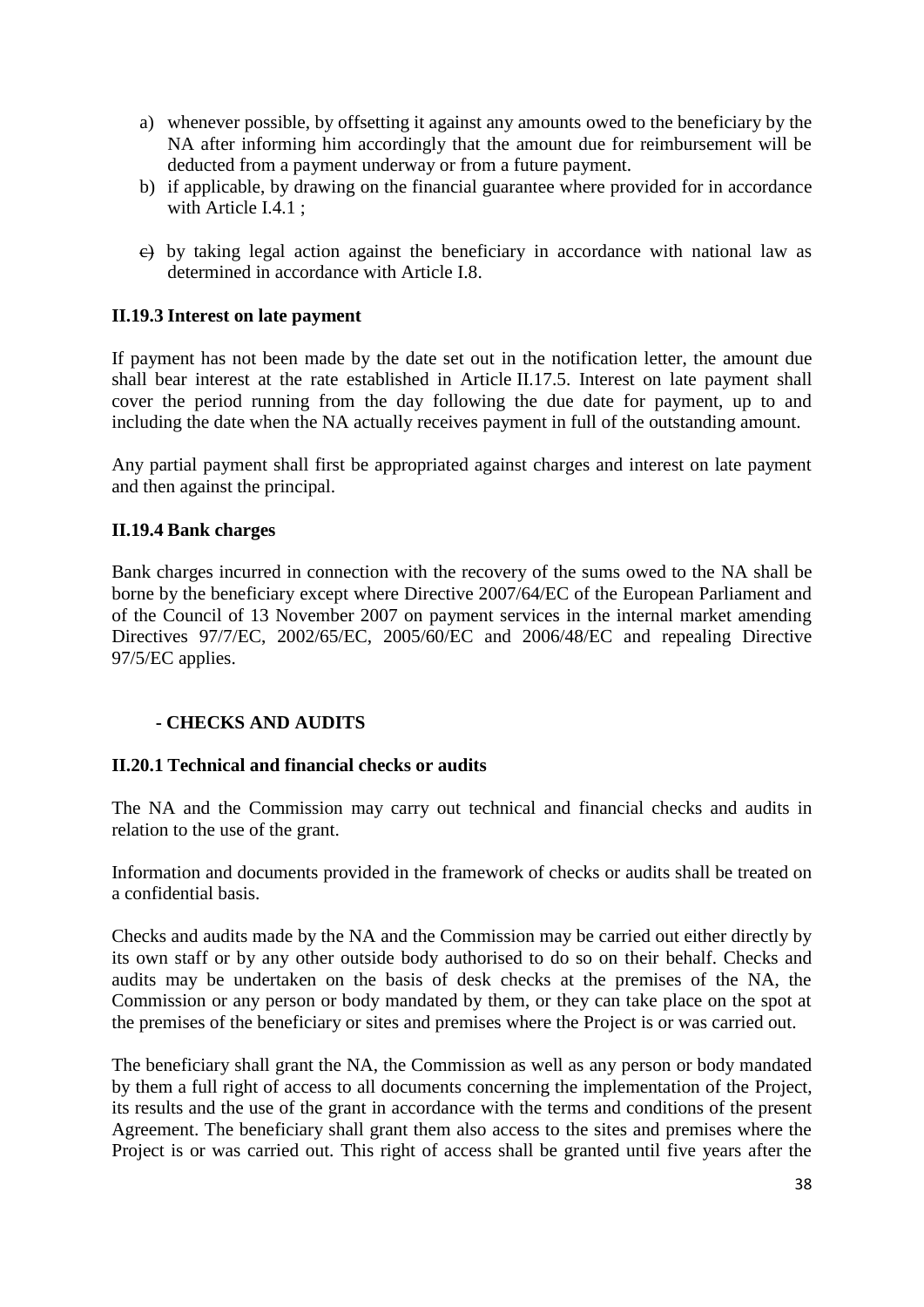date of the payment of the balance of the grant or the reimbursement thereof by the beneficiary, unless a longer duration is required by the national law.

Checks and audits may be initiated during the implementation of the Agreement and for a period of five years starting from the date of payment of the balance. This period shall be limited to three years if the maximum amount specified in Article I.3.1 is not more than EUR 60 000.

The check or audit procedure shall be deemed to be initiated on the date of receipt of the letter of the NA announcing it.

# **II.20.2 Duty to keep documents**

The beneficiary shall keep all original documents, especially accounting and tax records, stored on any appropriate medium, including digitalised originals when they are authorised by its national law and under the conditions laid down therein, for a period of five years starting from the date of payment of the balance, unless a longer duration is required by the national law.

If the maximum amount specified in Article I.3.1 is not more than EUR 60 000, this period shall be limited to three years, unless a longer duration is required by the national law.

The periods set out in the first and second subparagraphs shall be longer if there are on-going audits, appeals, litigation or pursuit of claims concerning the grant. In such cases, the beneficiary shall keep the documents until such audits, appeals, litigation or pursuits of claims are closed.

#### **II.20.3 Obligation to provide information**

The beneficiary shall provide any information, including information in electronic format, requested by the NA and the Commission, or by any person or body authorised by them, in the context of checks or audits as referred to in Article II.20.1.

In case the beneficiary does not comply with the obligation set out in the first subparagraph, the NA may consider:

- (a) any cost insufficiently substantiated by information provided by the beneficiary as ineligible;
- (b) any unit contribution insufficiently substantiated by information provided by the beneficiary as undue.

#### **II.20.4 Contradictory procedure**

On the basis of the findings established during any checks or audits, the NA shall send within 30 calendar days of the end of the check a provisional report to the beneficiary, who shall have 30 calendar days from the date of receipt to submit its observations. The NA shall send its final report to the beneficiary within 30 calendar days of expiry of the time limit for submission of observations by the beneficiary.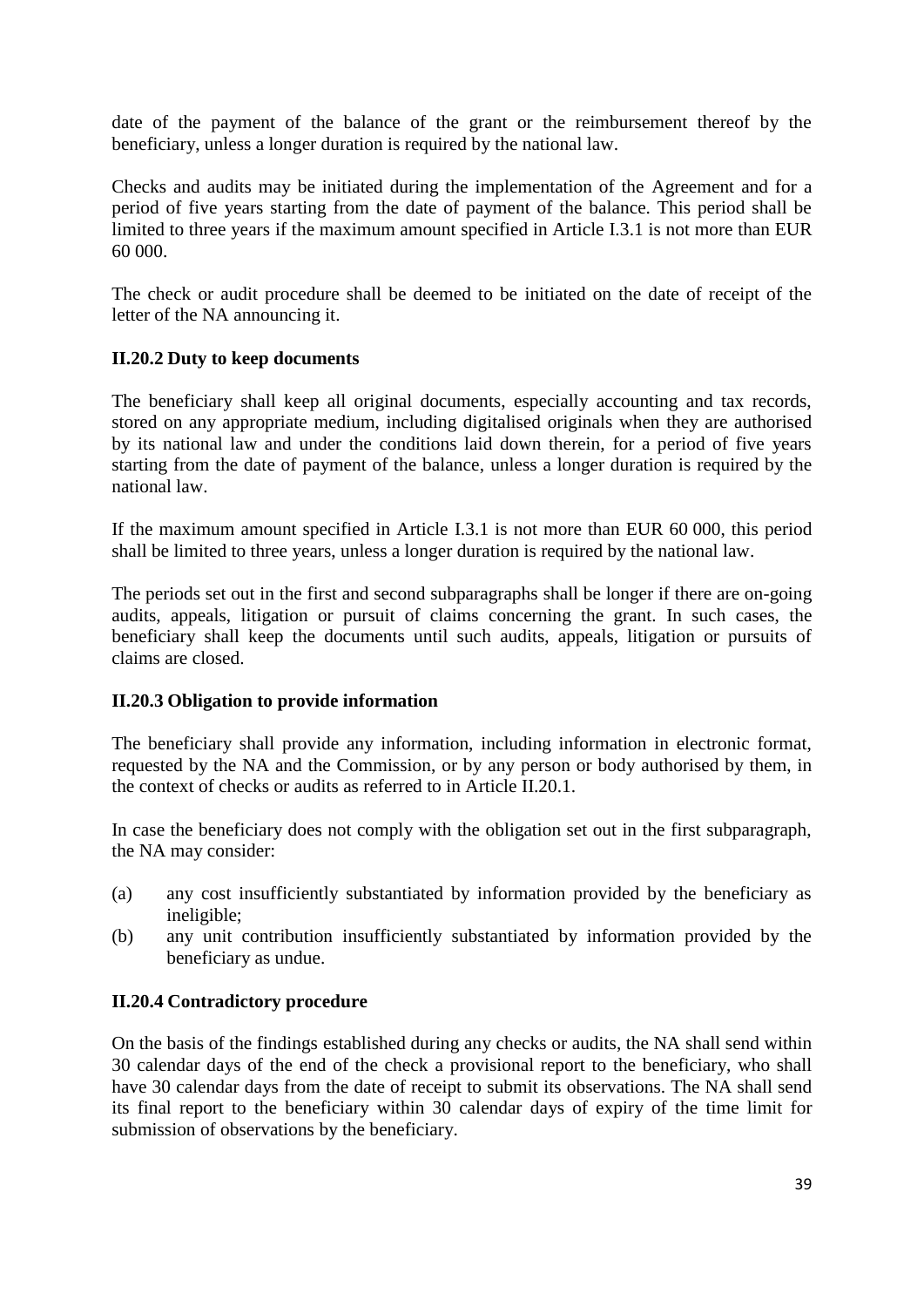### **II.20.5 Effects of findings of audits and checks**

On the basis of the final findings of audits or checks, the NA may take the measures which it considers necessary, including recovery of all or part of the payments made by it, in accordance with Article II.19.

In the case of final findings of audits or checks made after the payment of the balance, the amount to be recovered shall correspond to the difference between the revised final amount of the grant, determined in accordance with Article II.18, and the total amount paid to the beneficiary under the Agreement for the implementation of the Project.

### **II.20.6 Checks and inspections by OLAF**

The European Anti-Fraud Office (OLAF) may carry out investigations including on-the-spot checks and inspections, in accordance with the provisions and procedures laid down in (i) Regulation (EU, Euratom) No. 883/2013 of the European Parliament and of the Council concerning investigations conducted by the European Anti-Fraud Office (OLAF) and repealing Regulation (EC) no. 1073/1999 of the European Parliament and of the Council and Council Regulation (Euratom) no. 1074/1999 and (ii) Council Regulation (Euratom, EC) No. 2185/96 of 11 November 1996 concerning on-the-spot checks and inspections carried out by the Commission in order to protect the European Communities' financial interests against fraud and other irregularities with a view to establishing whether there has been fraud, corruption or any other illegal activity affecting the financial interests of the Union in connection with this grant decision.

#### **II.20.7 Checks and audits by the European Court of Auditors**

The European Court of Auditors shall have the same rights as the NA and the Commission, notably right of access, for the purpose of checks and audits.

# **- MONITORING AND EVALUATION**

#### **II.21.1 Monitoring and evaluation of the Project**

The beneficiary accepts to participate in and contribute to monitoring and evaluation activities organised by the NA and the Commission as well as by any persons and bodies mandated by them.

In this context, the beneficiary shall grant the NA, the Commission as well as any persons and bodies mandated by them a full right of access to all documents concerning the implementation of the Project and its results. This right of access shall be granted until five years after the date of the payment of the balance of the grant or the reimbursement thereof by the beneficiary.

#### **II.21.2 Periodic assessment of unit contributions**

The beneficiary accepts that the NA and the Commission may analyse its statutory records (i.e. the records that it shall maintain to be compliant with the legal obligations incumbent on